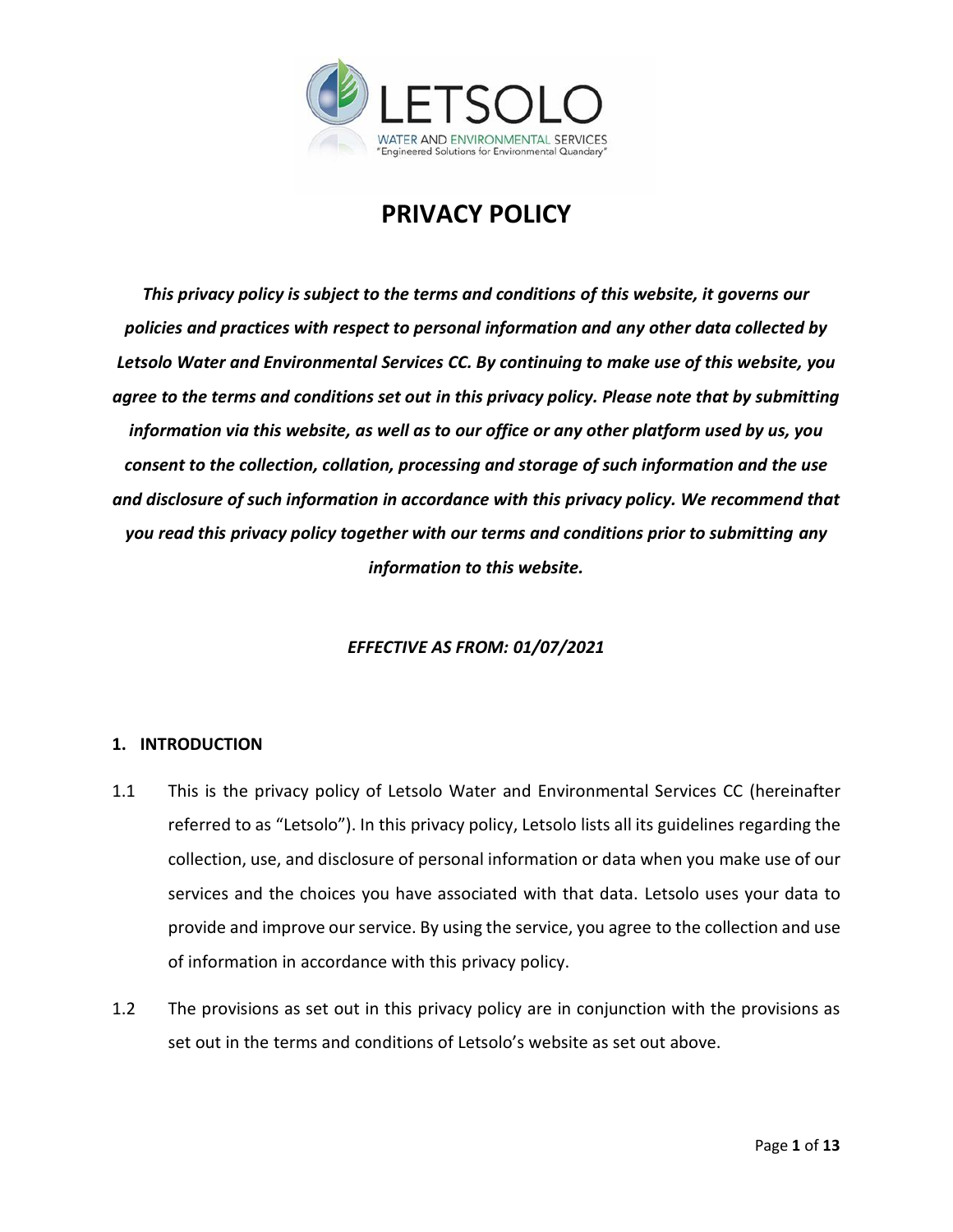

## **2. DEFINITIONS**

- 2.1 The following words, expressions and/or abbreviations shall have the meaning hereinafter assigned to them:
- 2.1.1 **"Service"** means the service(s) and/or products provided on Letsolo's website as advertised on this website by email or other marketing campaigns under the same domain operated by the proprietor of this website.
- 2.1.2 **"Personal Information"** means data about a living individual (you) who can be identified from those data (or from those and other information either in Letsolo's possession or likely to come into Letsolo's possession), such as your name, contact details, your company details and service history. It may also contain information of your browsing habits on Letsolo's website.
- 2.1.3 **"Data or Content"** means data collected automatically either generated by the use of service and providing certain information or from the service infrastructure itself which includes personal information.
- 2.1.4 **"Cookies"** means small pieces of data stored on your device.
- 2.1.5 **"Data Controller"** means the natural or legal person who (either alone or jointly or in common with other persons) determines the purposes for which and manner in which any personal information are, or are not to be, processed.

For the purpose of this privacy policy, we are a Data Controller of your personal information, content, or data.

2.1.6 **"Data Processors or Service Providers"** means any natural or legal person who processes the data on behalf of the data controller. Letsolo may use the services of various service providers to process your data more effectively; and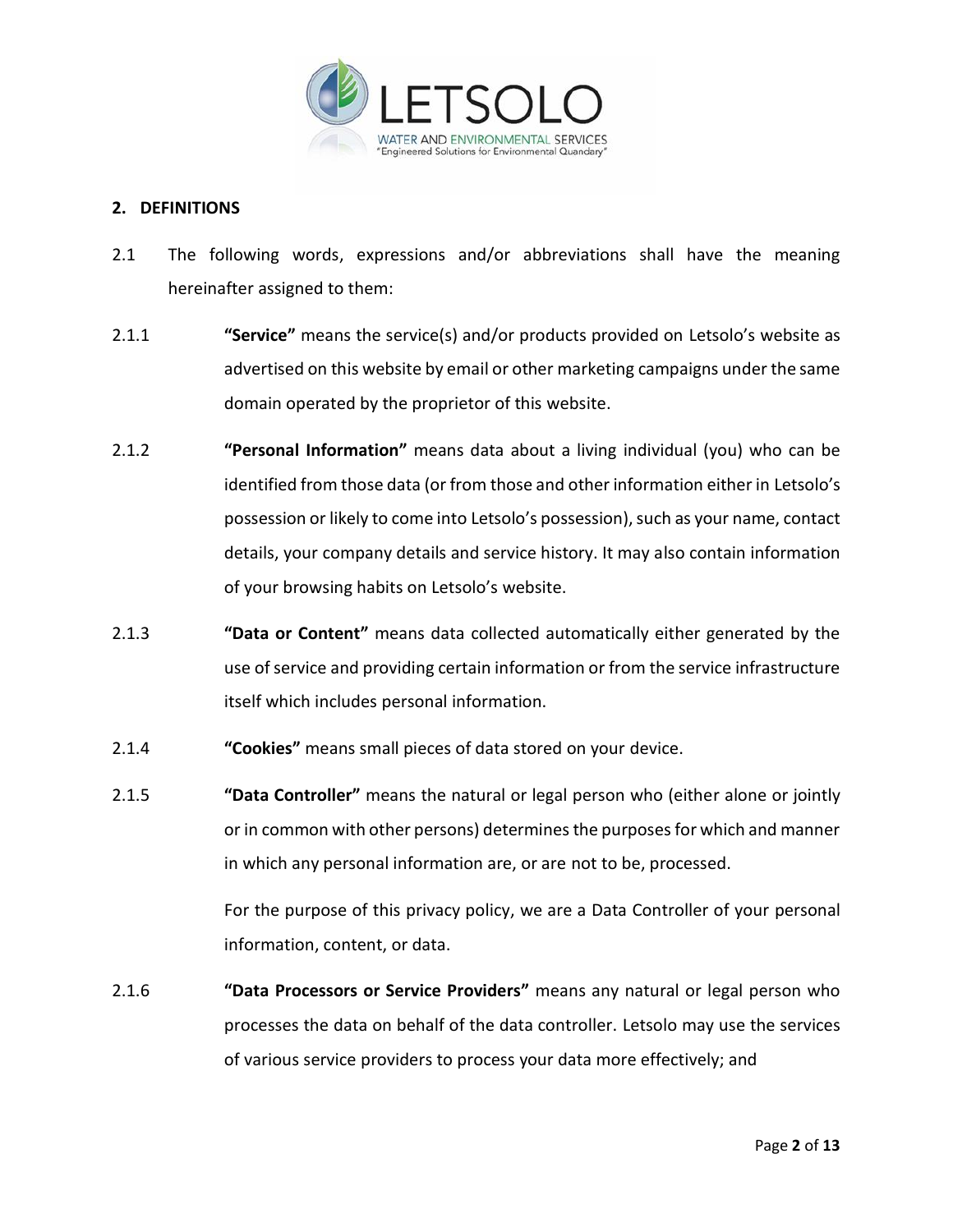

2.1.7 **"Data Subject or User"** means any living individual who is making use of Letsolo's services and is the subject of personal information.

## **3. CONSENT**

- 3.1 How does Letsolo Water and Environmental Services CC go about obtaining your consent?
- 3.1.1 Letsolo obtains your consent when you provide us with personal information on our website, the various digital and other platforms and/or ways which we use to provide our services and engage with our customers.
- 3.1.2 Further, Letsolo obtains your consent if we ask for your personal information for a secondary reason (such an example of marketing). Letsolo will either ask you directly for your expressed consent, or provide you with an opportunity to say no.
- 3.2 How do I withdraw my consent?
- 3.2.1 If after you opt-in, you change your mind, you may withdraw your consent for Letsolo to contact you, for the continued collection, use or disclosure of your information, at any time, by contacting us at: [ishmael@lwes.co.za](mailto:ishmael@lwes.co.za)

# **4. AGE OF CONSENT**

By using Letsolo's website you represent that you are at least the age of majority in your province of residence, or that you are the age of majority in your state or province of residence, and you have given us your consent to allow any of your minor dependents to use this website.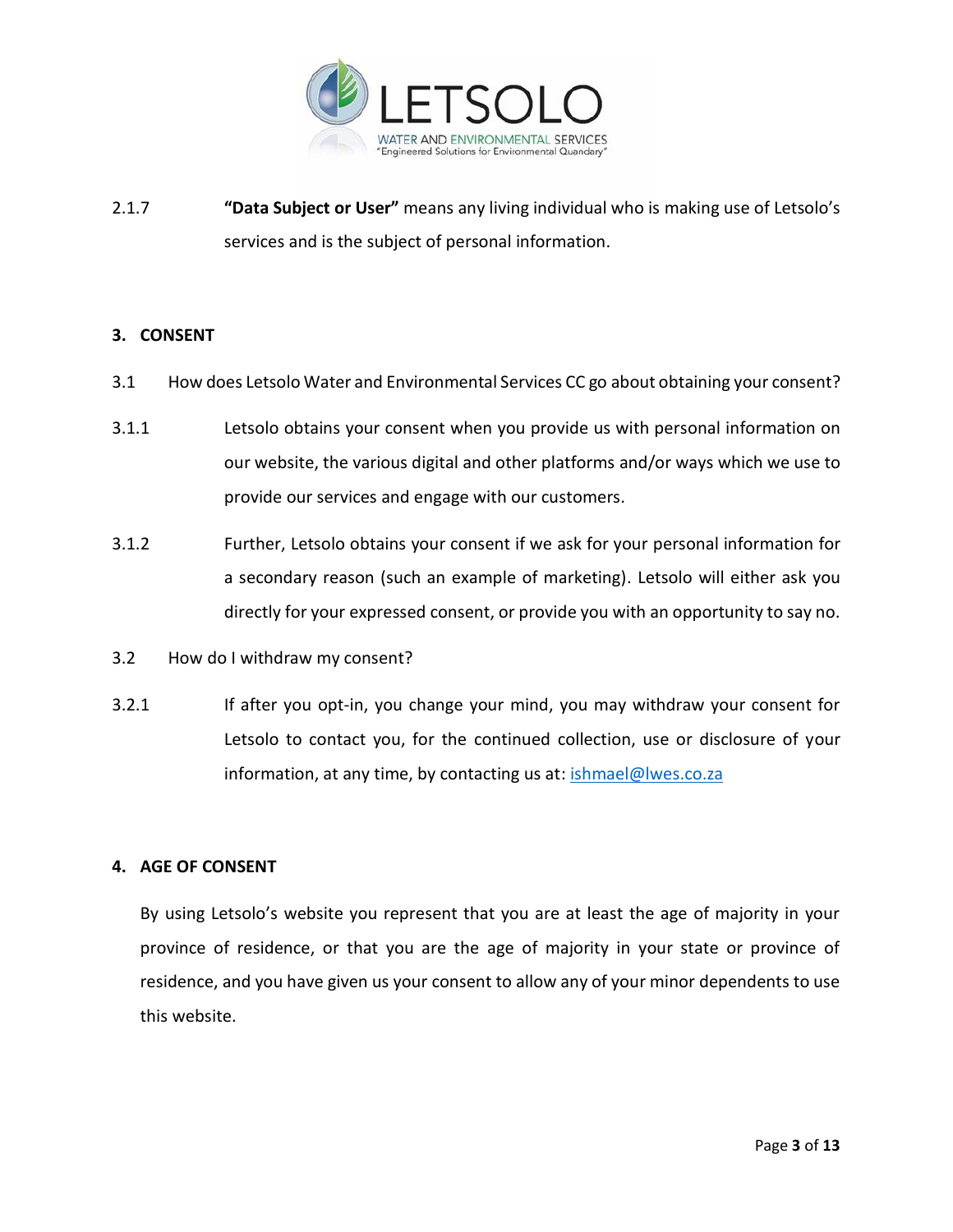

# **5. INFORMATION COLLECTION**

When you provide Letsolo with your personal information as set out in clause 3.1 above, Letsolo collects the personal information you give us to provide our service to the user.

## **PERSONAL INFORMATION, DATA, LOG DATA AND CONTENT**

By using Letsolo's website, you represent that you are at least the age of majority in your province of residence, or that you are the age of majority in your state or province of residence, and you have given us your consent to allow any of your minor dependents to use this website.

- 5.1 While making use of Letsolo's services, we may ask you to provide us with certain personally identifiable information that can be used to contact or identify you.
- 5.2 Personally identifiable information may include, but is not limited to:
- 5.2.1 Any identifying number, symbol, email address, physical address, telephone number, location information, online identifier, or other assignment to you.
- 5.2.2 Your name if it appears with your other personal information or if your name itself would reveal information about you.
- 5.3 Letsolo may use your data to contact you regarding your profile, research, contact you with our newsletter, announcement emailer or promotional materials and other information that may be of interest to you or us. You may opt out of receiving any, or all, of these communications from us by following the unsubscribe link or instructions provided in any email we send or by contacting us at: [ishmael@lwes.co.za](mailto:ishmael@lwes.co.za)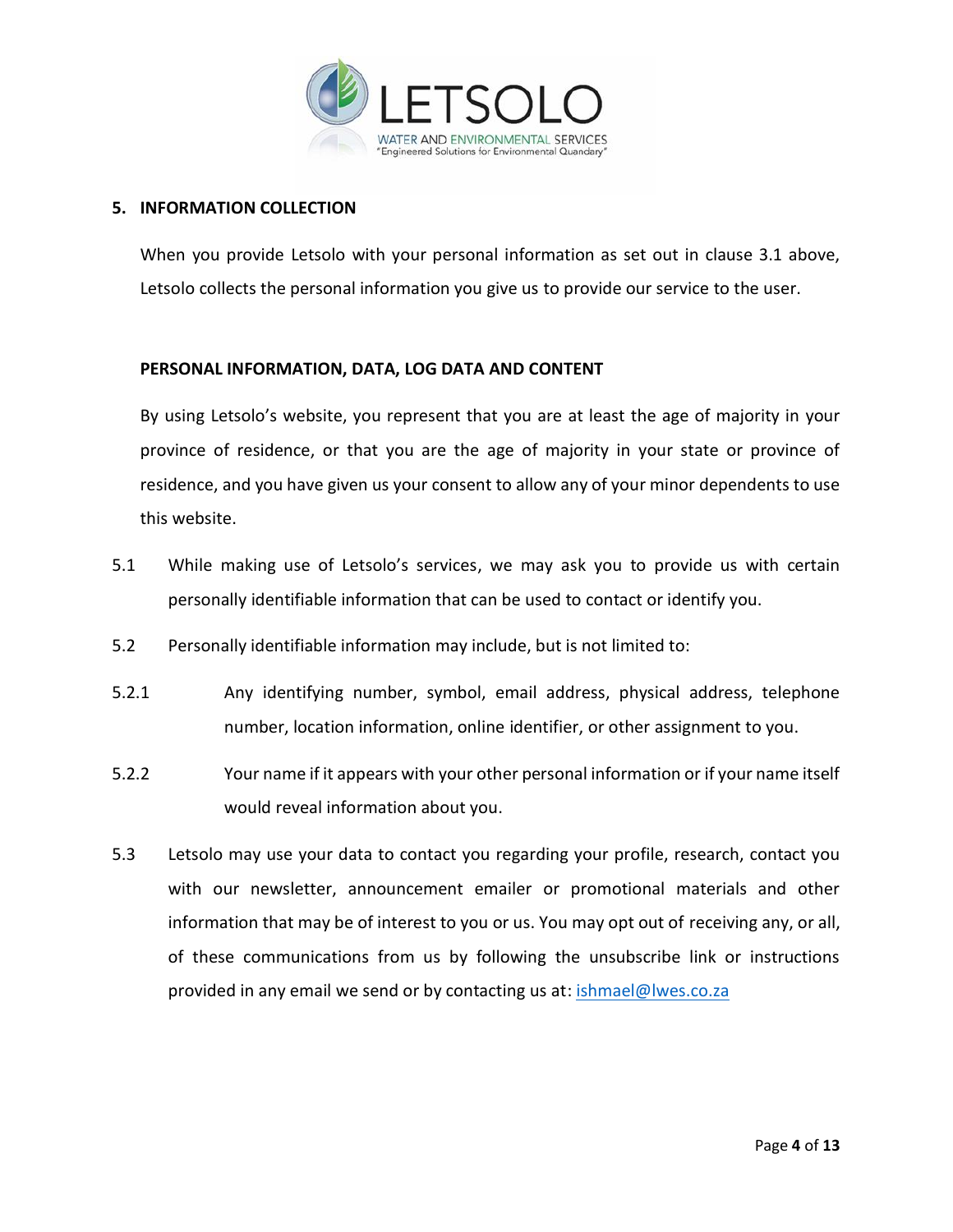

## **DATA**

5.4 You may be asked or be required to provide limited personal information to enable Letsolo to provide certain services to you. Letsolo may store this information manually or electronically. Letsolo will only use it for purposes for which it was provided if you have consented to it. Information provided will be kept for as long as necessary to fulfil that purpose.

## **LOG DATA**

- 5.5 When you interact with the site or use our services, our servers automatically receive and store certain personally non-identifiable information ("Log Data"). This Log Data is collected passively and may include information such as your IP address, browser type or the domain from which you are visiting, the site pages you visit, the search terms you use, and any advertisements on which you click. For most users accessing the Internet from an internet service provider, the IP address will be different every time you log on. Letsolo uses Log Data to provide you with the services and pool it with other information to monitor the use of the services, and for the technical administration of the services. We do not associate your IP address with any other personal information to identify you personally, except in cases where we are asked to comply with a subpoena or other legal demand or where we suspect that there has been a violation of our policies, our terms of service and/or applicable law.
- 5.6 Letsolo uses the personal information you provide in a manner that is consistent with this privacy policy. We will use your personal information to provide you with access to and use of our services, to help us improve the content and functionality of the services and to better understand our users. If you contact us by email through the services, we may keep a record of your contact information and correspondence, and may use your email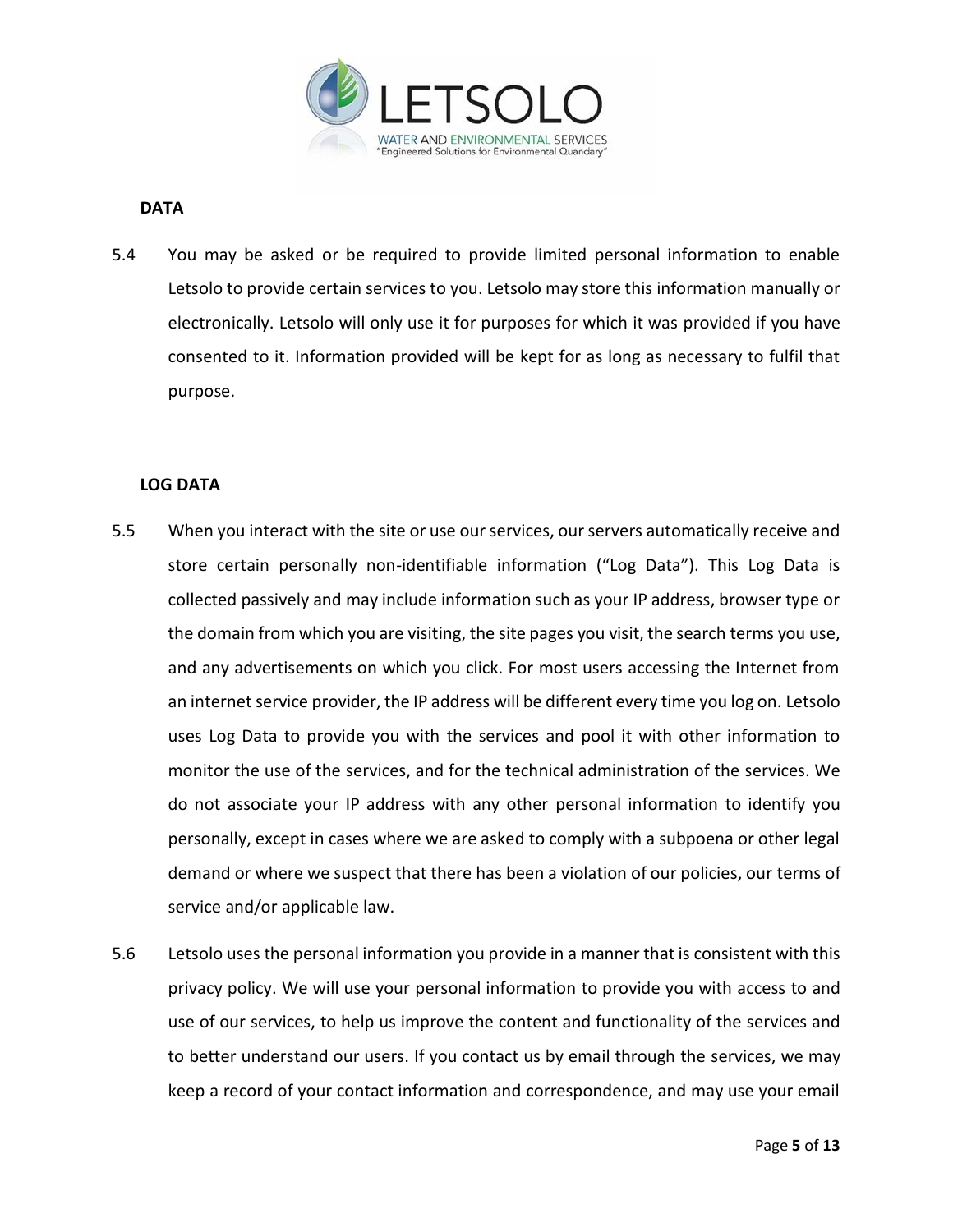

address, and any information that you provide to us in your message, to respond to you. In addition, we may use your contact information to market to you and provide you with information about our products and services and the products and services of our partners that we believe may be of interest to you. **OPT-OUT** should you at any stage wish to no longer receive such marketing information please send us an email confirming that you wish to **OPT-OUT** from receiving marketing information to: [ishmael@lwes.co.za](mailto:ishmael@lwes.co.za)

## **TRACKING & COOKIES DATA**

- 5.7 Letsolo has a legitimate interest in the use of cookies in the pursuit of our business. Cookies and similar tracking technologies, such as tags, scripts, and beacons, are small pieces of code (referred to as cookies hereafter) that are stored on a device (computer, mobile phone, tablet, etc.) and enable us to personalise our and our client's content. Letsolo may use cookies in emails we send to you and on our website. We will always make sure our website contains clear and easy to find information about our cookies.
- 5.8 Letsolo may use cookies and similar tracking technologies to track the activity on our service and hold certain information.
- 5.9 Cookies are files with a small amount of data which may include an anonymous unique identifier. Cookies are sent to your browser from a website and stored on your device. Tracking technologies also used are beacons, tags, and scripts to collect and track information and to improve and analyse our service to you.
- 5.10 You can instruct your browser to refuse all cookies or to indicate when a cookie is being sent. However, if you do not accept cookies, you may not be able to use some portions of our service.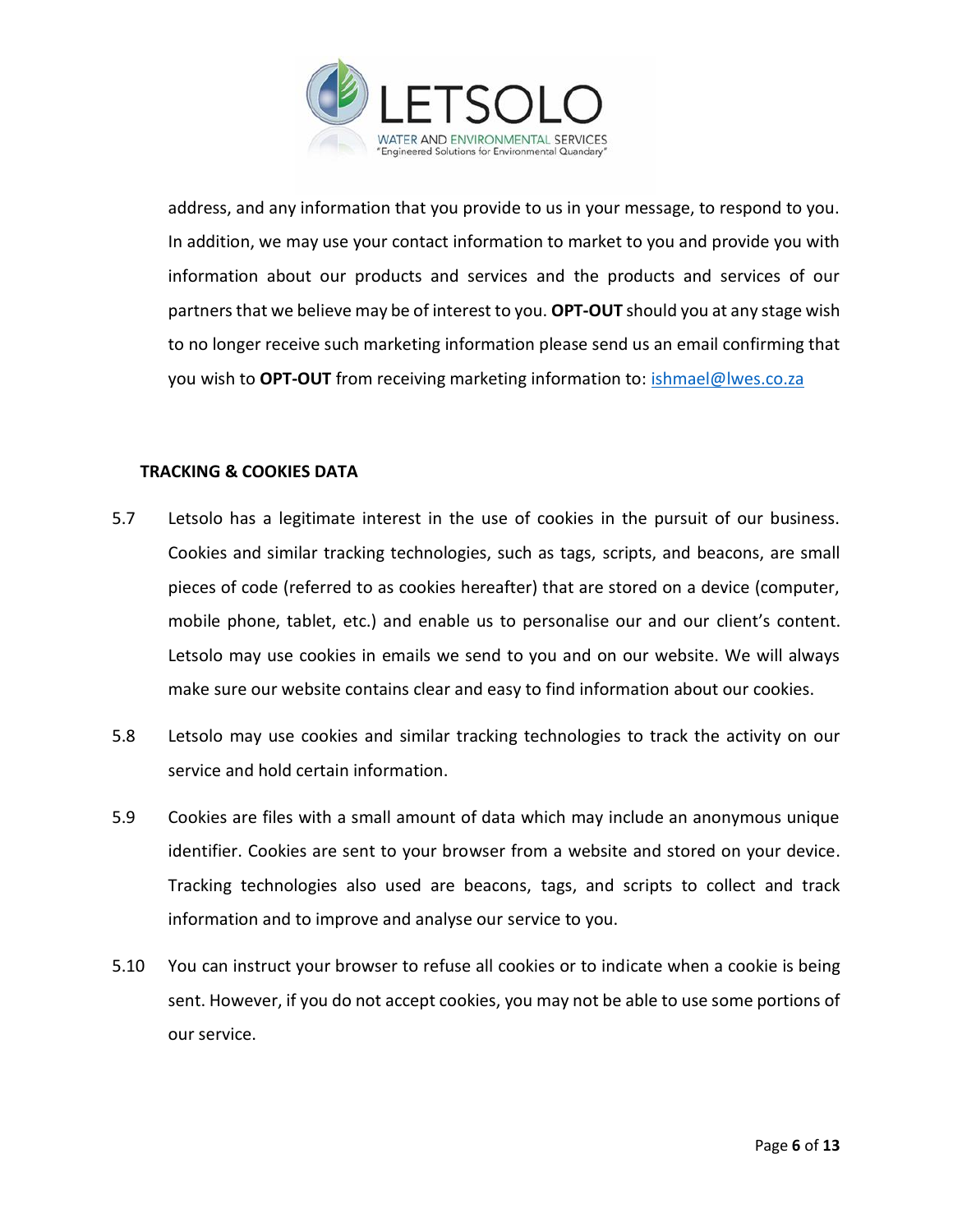

# **"DO NOT TRACK" SIGNALS**

5.11 Letsolo does not support "Do Not Track" ('DNT'). DNT is a preference you can set in your web browser to inform websites that you do not want to be tracked. You can enable or disable DNT by visiting the preferences or settings page of your web browser.

## **6. USE OF INFORMATION AND DATA COLLECTED**

Letsolo considers your information to be a vital part of our relationship with you. There are, however, certain circumstances in which we may share your personal information with certain third parties without further notice to you, as set forth below:

- 6.1 Letsolo uses the collected data for various purposes not limited to the below:
- 6.1.1 To deliver the services you have asked for. In other words,to provide and maintain our service to you.
- 6.1.2 To conduct market research.
- 6.1.3 To notify you about changes to our service.
- 6.1.4 To allow you to participate in interactive features of our service when you choose to do so.
- 6.1.5 To provide customer support.
- 6.1.6 To gather analysis or valuable information so that we can improve our service.
- 6.1.7 To monitor the usage of our service.
- 6.1.8 To detect, prevent and address technical issues.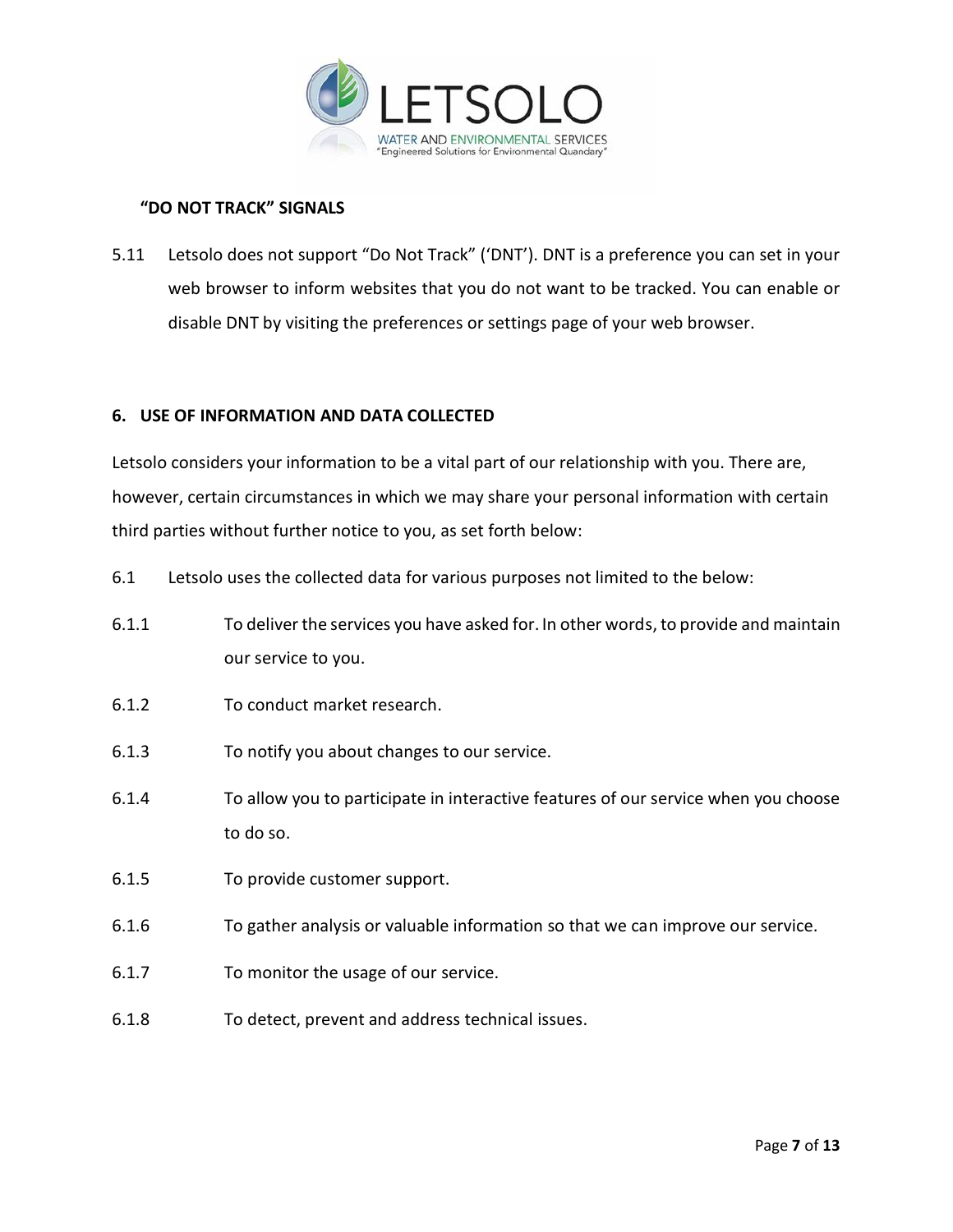

- 6.1.9 To provide you with news, exclusive offers and general information about other goods, services, and events which we offer that are like those that you already used or enquired about unless you have opted not to receive such information.
- 6.1.10 Demographical and statistical information about user behaviour may be collected and used to analyse the popularity and effectiveness of this website. Any disclosure of this information will be in aggregate form and will not identify individual users.
- 6.1.11 If you subscribe for data, news, announcements, alerts or any such information to be emailed to you from this website, we will hold your details on our database until such time as you chose to unsubscribe from this service. You may do this at any stage by selecting the appropriate option in the alerts section of this site.
- 6.1.12 Personal information will not be sold to third parties or provided to direct marketing companies or other such organizations without your permission. Letsolo may disclose your personal information to third parties if we are under a duty to disclose or share such.
- 6.1.13 Furthermore, in connection with the operation, promotion, advertising or marketing of our Services, we may provide certain of our partners (e.g., special reward providers; etc.) with personal information (e.g., your name) and other content or information related to you, to access such information using information already in their possession. Please note: each time we provide any of your personal information to our partners, we only provide information to these partners that is publicly available or publicly viewable.
- 6.1.14 Letsolo engages with certain trusted third parties to perform functions and provide services to us, including, without limitation, hosting and maintenance, customer relationship, database storage and management, and direct marketing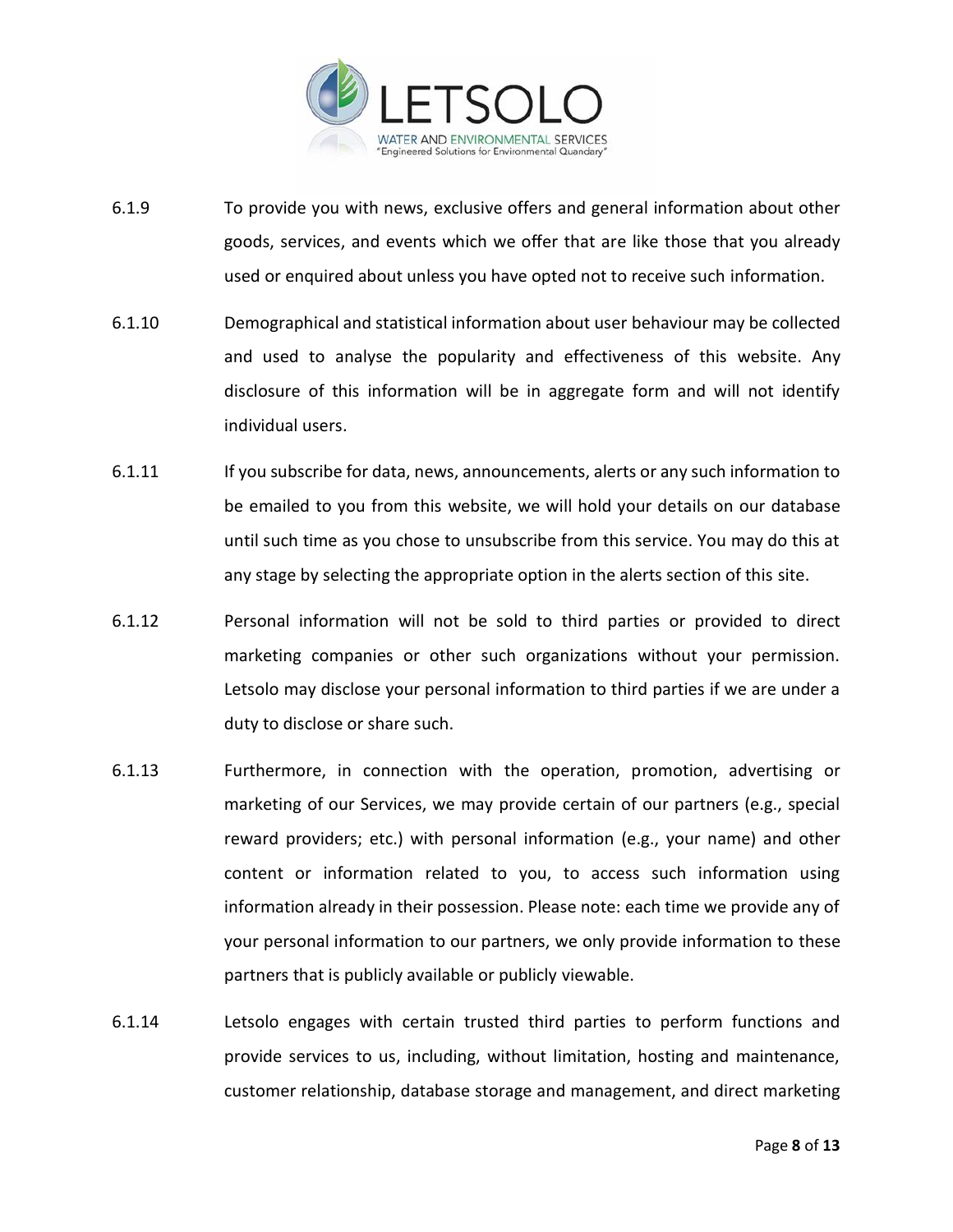

campaigns. We will share your personal information with these third parties, but only to the extent necessary to perform these functions and provide such services.

# **7. RETENTION OF PERSONAL INFORMATION, CONTENT AND DATA**

Letsolo will retain your personal information, content, and data only for as long as is necessary for the purposes set out in this privacy policy. We will retain and use your data to the extent necessary to provide our service and for research to comply with legal obligations.

# **8. TRANSFER OF PERSONAL INFORMATION, CONTENT AND DATA**

- 8.1 Your data, may be transferred to, and maintained on, computers located outside of your state, province or country or other governmental authority where the data protection laws may differ than those from your authority.
- 8.2 Please note that we may transfer data, to the locations of our third-party service providers' servers and process it required or necessary.
- 8.3 Your consent to this privacy policy followed by your submission of such information represents your agreement to that transfer.
- 8.4 Letsolo will take all reasonable steps to ensure that your data is treated securely and in accordance with this privacy policy and no transfer of data will take place to an organization or a country unless there are adequate controls in place including the security of your data and other personal information.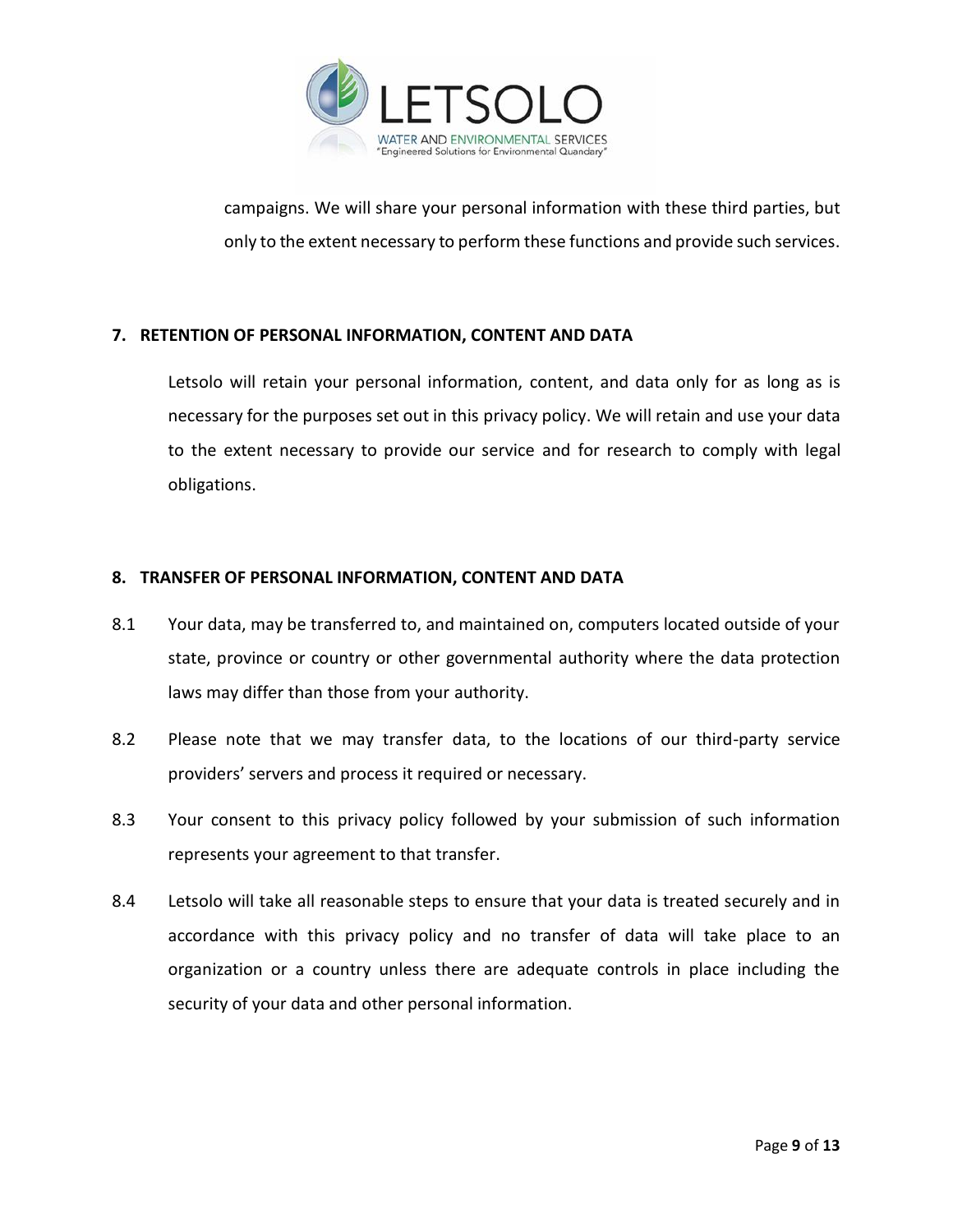

8.5 Letsolo may sell, transfer, or otherwise share some or all its assets, including your personal information, in connection with a merger, acquisition, reorganisation or sale of assets or in the event of winding up.

## **9. DISCLOSURE OF DATA**

- 9.1 Letsolo employs administrative, physical, and electronic measures designed to protect your information from unauthorized access. However, no Internet or email transmission is ever fully secure or error free. We will make any legally required disclosures of any breach of the security, confidentiality, or integrity of your unencrypted electronically stored personal information to you via email or conspicuous posting on this Site in the most expedient time possible and without unreasonable delay, consistent with.
	- 9.1.1 The legitimate needs of law enforcement; or
	- 9.1.2 Any measures necessary to determine the scope of the breach and restore the reasonable integrity of the data system.
- 9.2 For purposes of research, we may disclose your data to relevant institutions for research purposes.
- 9.3 Legal requirements may require us to disclose your data, however, this is done in good faith and with the belief that such action is necessary to:
- 9.3.1 To comply with a legal obligation.
- 9.3.2 To protect and defend the rights or property of the proprietor of this website.
- 9.3.3 To prevent or investigate possible wrongdoing in connection with the service.
- 9.3.4 To protect the personal safety of users of the service or the public; and
- 9.3.5 To protect against legal liability.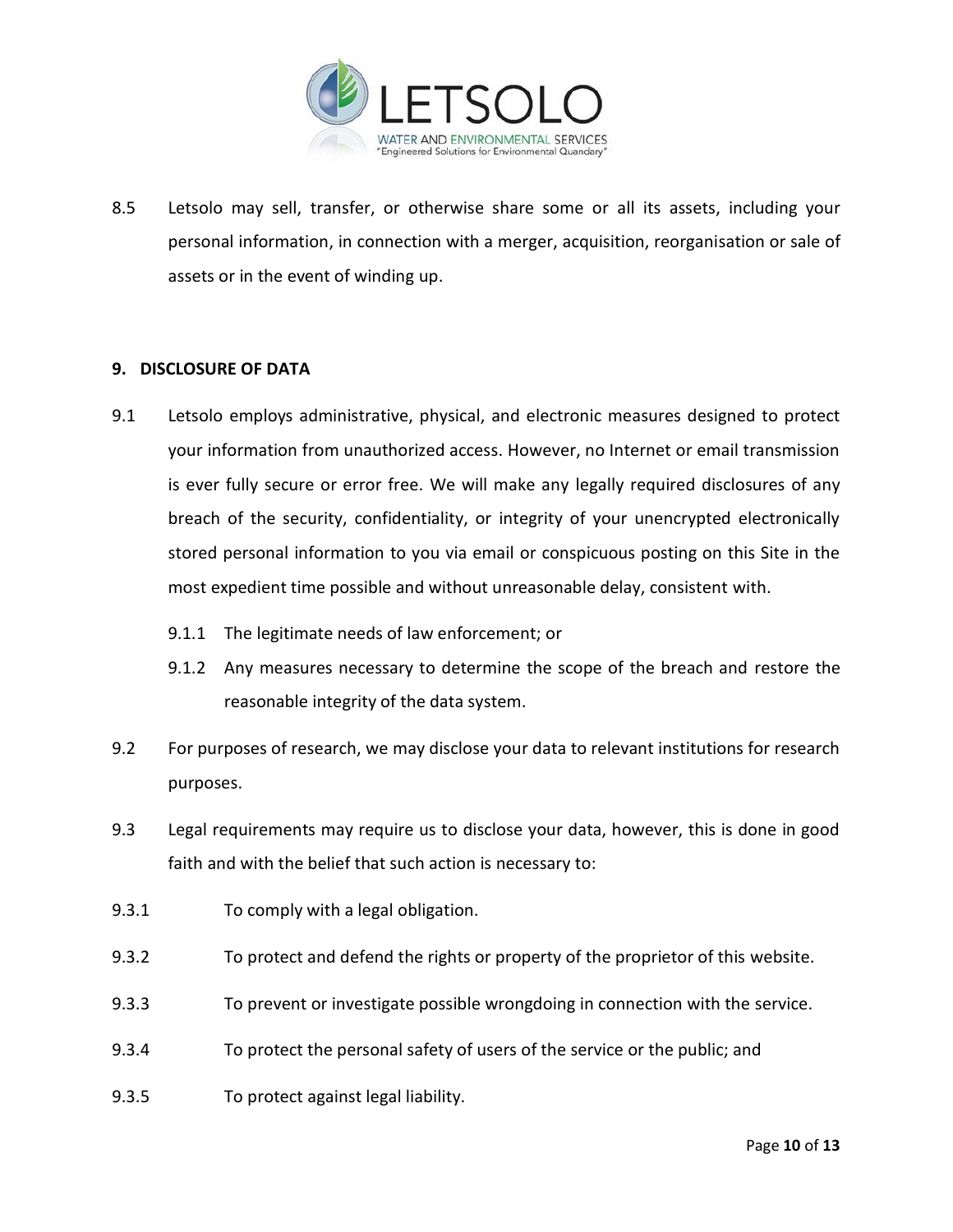

#### **10. THIRD PARTY SERVICES AND LINKS**

- 10.1 In general, the third-party providers used by us will only collect, use, and disclose your information to the extent necessary to allow them to perform the services they provide to us.
- 10.2 Remember that certain providers may be located in or have facilities that are located in a different authority that either you or us. So, if you elect to proceed with a transaction that involved the services of a third-party service provider, then your information may become subject to the laws of the authority(s) in which that service provider or its facilities are located.
- 10.3 Once you leave our website or are redirected to a third-party website or website, you are no longer governed by this privacy policy or our website's terms and conditions.
- 10.4 Links: when you click on links on our website, they may direct you away from our website. Letsolo is not responsible for the privacy practices of other sites and encourage you to read their privacy statements.

# **11. LINKS TO OTHER SITES**

- 11.1 Letsolo's service may contain links to other sites that are not operated by us. If you click on a third-party link, you will be directed to that party's website. The fact that we link to a website is not an endorsement, authorisation, or representation of our affiliation with that third party.
- 11.2 Letsolo has no control over and assume no responsibility nor liability for the content, privacy policies or practices of any third-party website or service.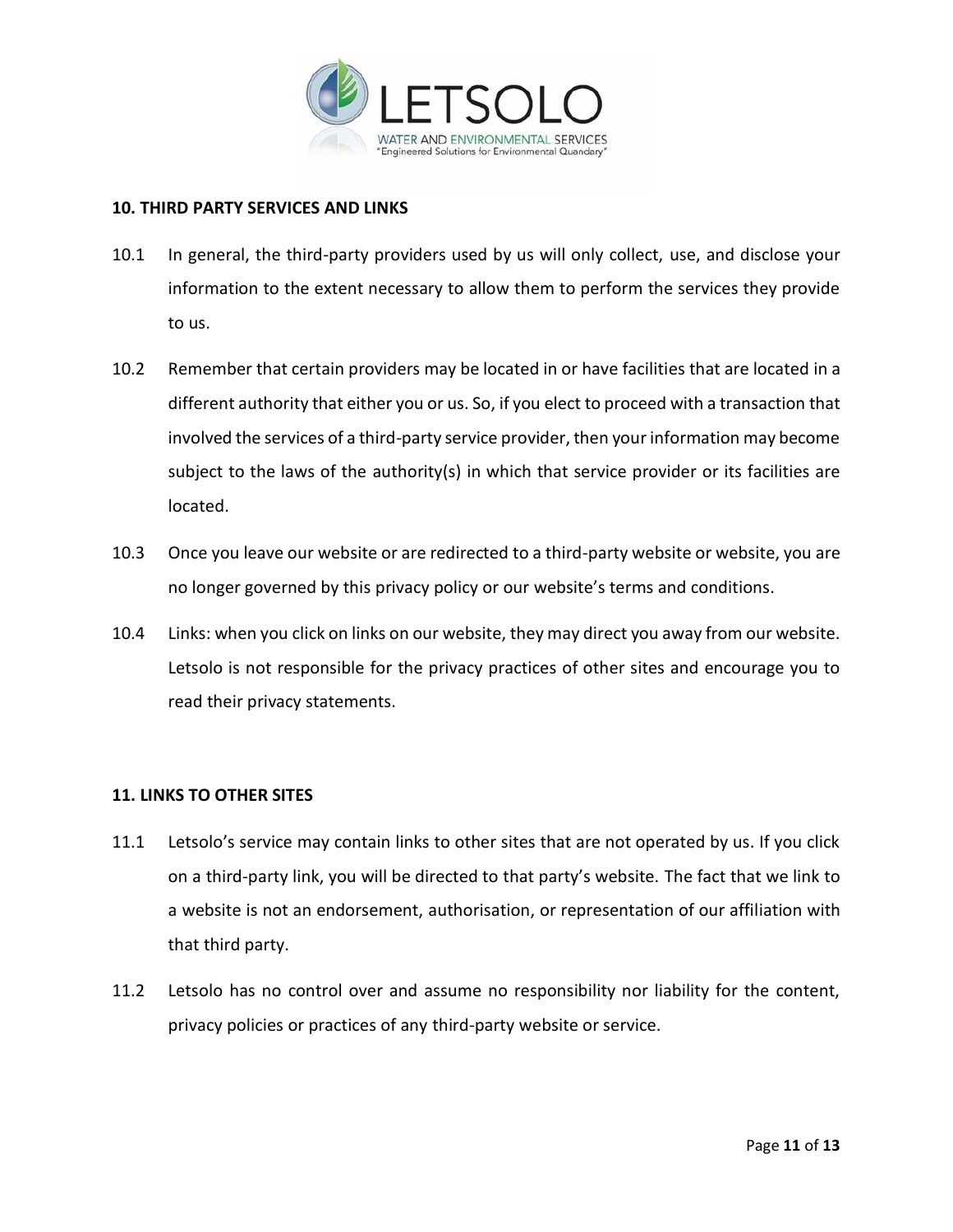

## **12. CHANGES TO THIS PRIVACY POLICY**

Letsolo's services and/or business may change from time to time. Letsolo, therefore, reserves the right to modify this privacy policy at any time, so please review it frequently. Changes and clarification will take effect immediately upon posting on this website and other platforms. If we make material changes to this policy, we will notify you here that it has been updated, so that you are aware of what information we collect, how we use it, and under what circumstances, if any, we use and/or disclose it.

## **13. OUR POLICY TOWARDS CHILDREN**

If a parent or guardian becomes aware that his or her child has provided us with personal information without his/her consent, he or she should contact us at: **ishmael@lwes.co.za** 

Letsolo does not knowingly collect personal information from children under eighteen. If we become aware that a child under eighteen has provided us with personal information, we will delete such information from Letsolo's files. If you are under the age of eighteen, please do not submit any personal information through the services. Letsolo encourages parents and legal guardians to monitor their children's internet usage and to help enforce Letsolo's privacy policy by instructing their children never to provide personal information via the services without their permission.

## **14. APPLICABLE LAWS**

This privacy policy is governed by the laws of the Republic of South Africa, and you consent to the authority of the South African courts in respect of any dispute which may arise out of or in connection with the formation, interpretation, substance, or application of this privacy policy.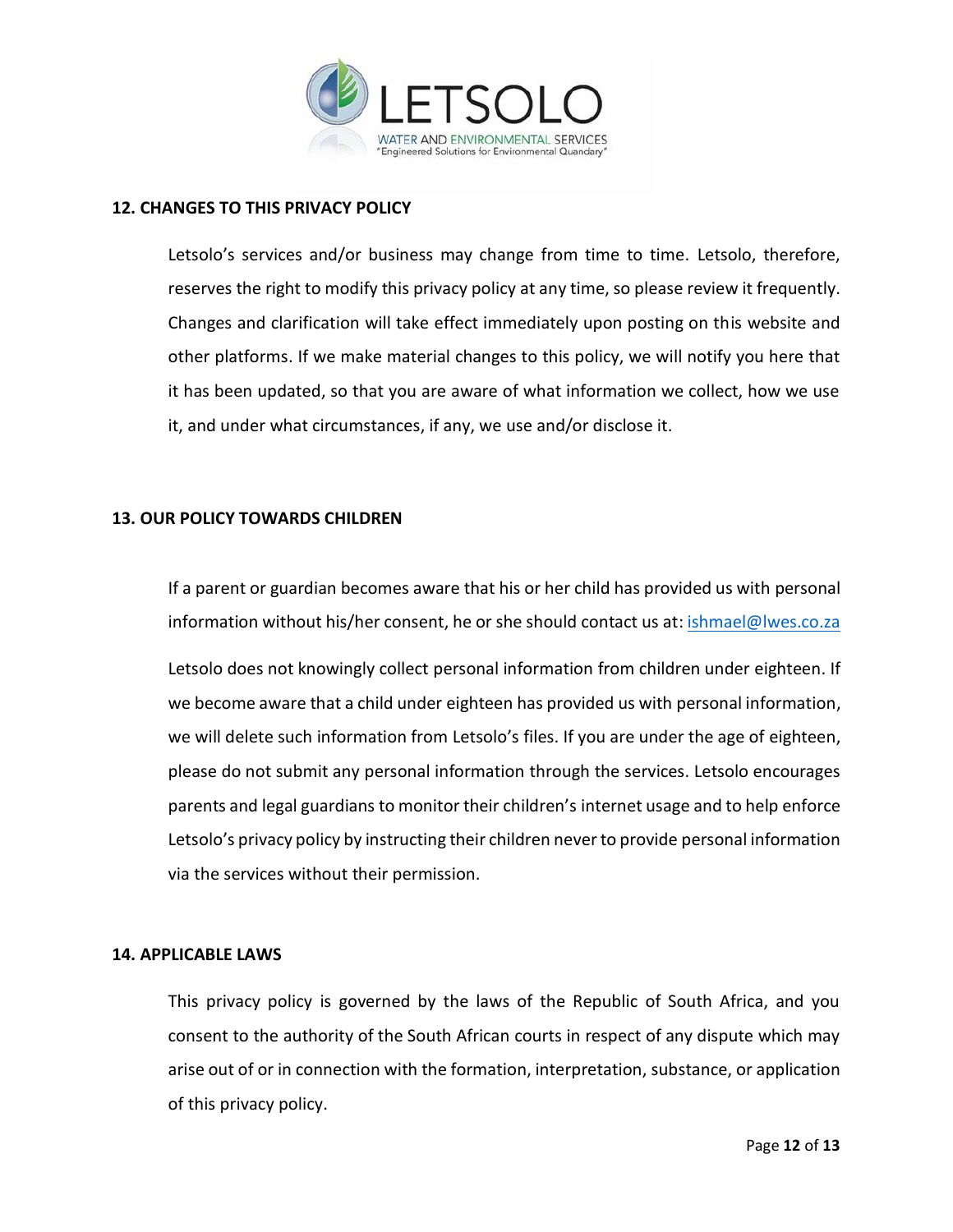

## **15. QUESTIONS AND CONTACT INFORMATION**

If you would like to access, amend, correct, or delete any personal information we have about you, register a complaint, or simply want more information to contact us at: [ishmael@lwes.co.za](mailto:ishmael@lwes.co.za)

# *COPYRIGHT © LETSOLO WATER AND ENVIRONMENTAL SERVICES CC. ALL RIGHTS RESERVED. BUILDING 14 PARKFIELD COURT, 1185 PARK STREET, HATFIELD, PRETORIA, 0028.*

# *LAST UPDATED: 01/07/2021*

**\*\*\*\*\***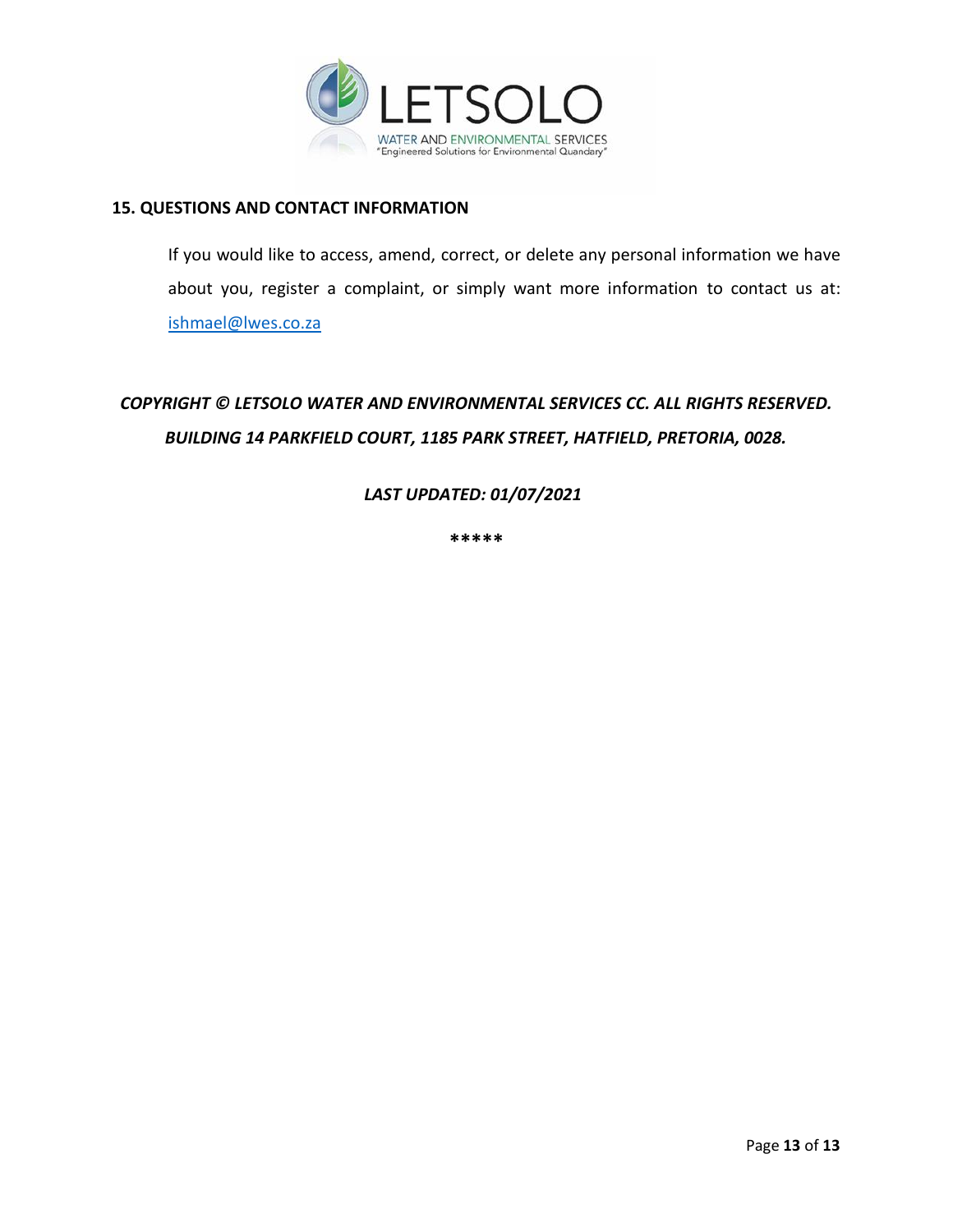

# **WEBSITE TERMS AND CONDITIONS**

*Your attention is drawn to these terms and conditions as they are important and should be carefully noted. Use of this website is subject to these terms and conditions as well as the privacy policy published on this website. By continuing to use this website you agree to these terms and conditions and related privacy policy.*

# *EFFECTIVE AS FROM: 01/07/2021*

# **1 INTRODUCTION**

- 1.1 This website is owned and operated by Letsolo Water and Environmental Services, (herein referred to as "Letsolo") and can be accessed on [www.lwes.co.za](http://www.lwes.co.za/) (hereinafter referred to as "this website").
- 1.2 These terms and conditions apply to visitors and users of this website. Use of this website is made available subject to these terms and conditions as set out below, including, but not limited to policies, notices as well as any documents that are referred to in clauses set out in these terms and conditions.
- 1.3 By using this website, you agree to be bound by, and to comply with, these terms and conditions and any further terms and conditions that Letsolo may prescribe from time to time. These terms and conditions may be changed in the future without notice and your continued use of this website signifies your acceptance of the updated and/or modified terms and conditions.
- 1.4 Any new features or tools which are added to this website shall also be subject to these terms and conditions.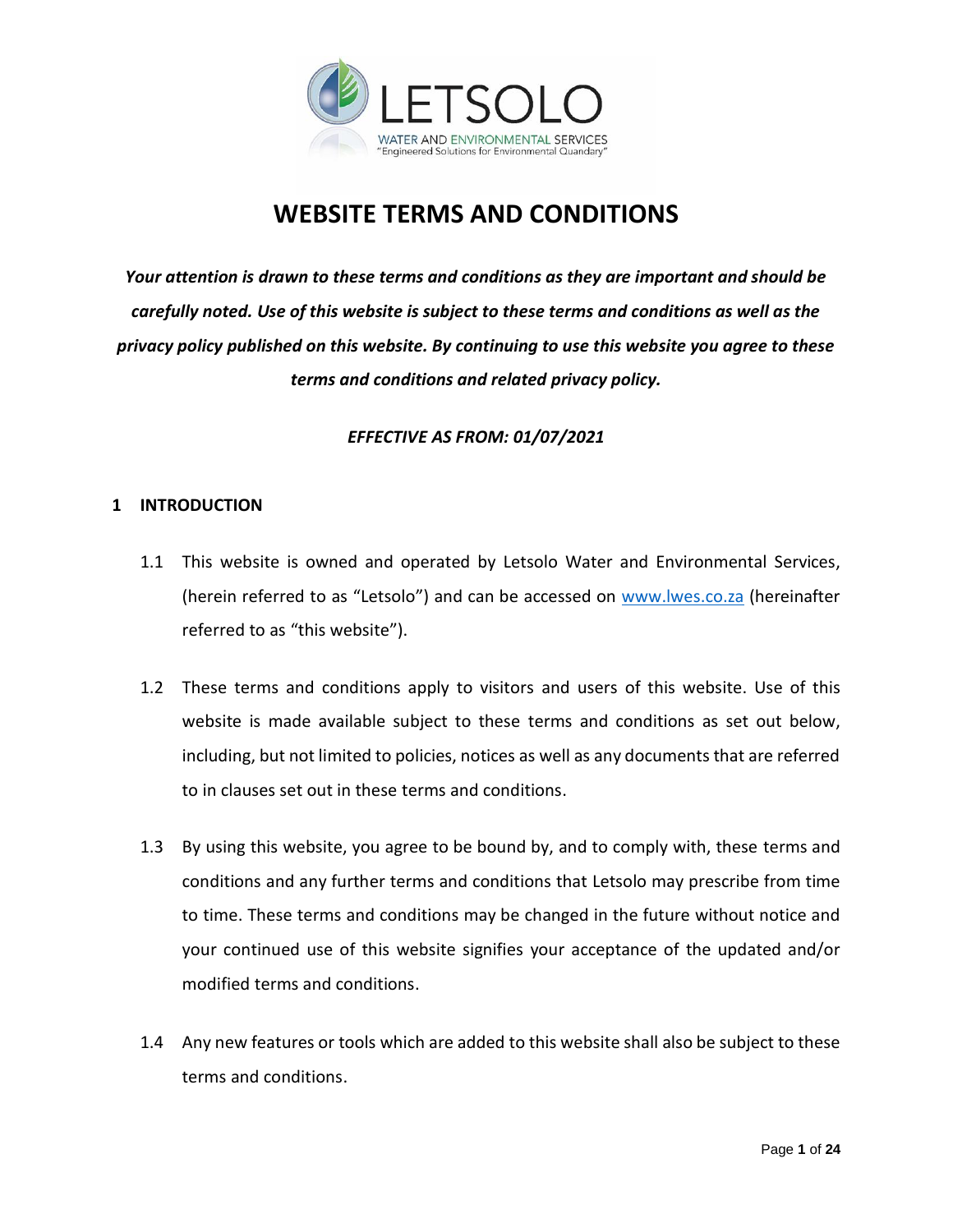

- 1.5 By using this website, you acknowledge that you have read, and agree to be bound by these terms and conditions.
- 1.6 By agreeing to these terms and conditions, you have reached an age of maturity (i.e. 18 years of age), or that you are a parent/guardian who hereby consents to allowing your dependent(s) to make use of this website.
- 1.7 This website is offered to you under the provision that you agree to use this website only in line with these terms and conditions and any applicable laws, rules, and regulations.
- 1.8 These terms and conditions form an agreement between you and Letsolo, it is therefore your prerogative to ensure that you understand all provisions contained herein.
- 1.9 By continuing to use this website you agree to accept, without modification, limitation, or qualification these terms and conditions.
- 1.10 In terms of section 11 of the Electronic Communications and Transactions Act 25 of 2002 ("ECTA") and the common law of contracts, these terms and conditions are valid, binding, and enforceable against all persons that access this website.
- 1.11 Disclosures in terms of section 43 of the Electronic Comms and Transactions Act.

**The full name and legal status of the proprietor of this website is:**  Letsolo Water and Environmental Services CC Company Registration Number: CK2010/005979/23

**The current company premises address of the proprietor of this website is:** Building 14 Parkfield Court, 1185 Park Street, Hatfield, Pretoria, 0028. Tel: (012) 321 0073 | Cell: 082 821 6621 | Fax: 0866 134 794 | [ishmael@lwes.co.za](mailto:ishmael@lwes.co.za)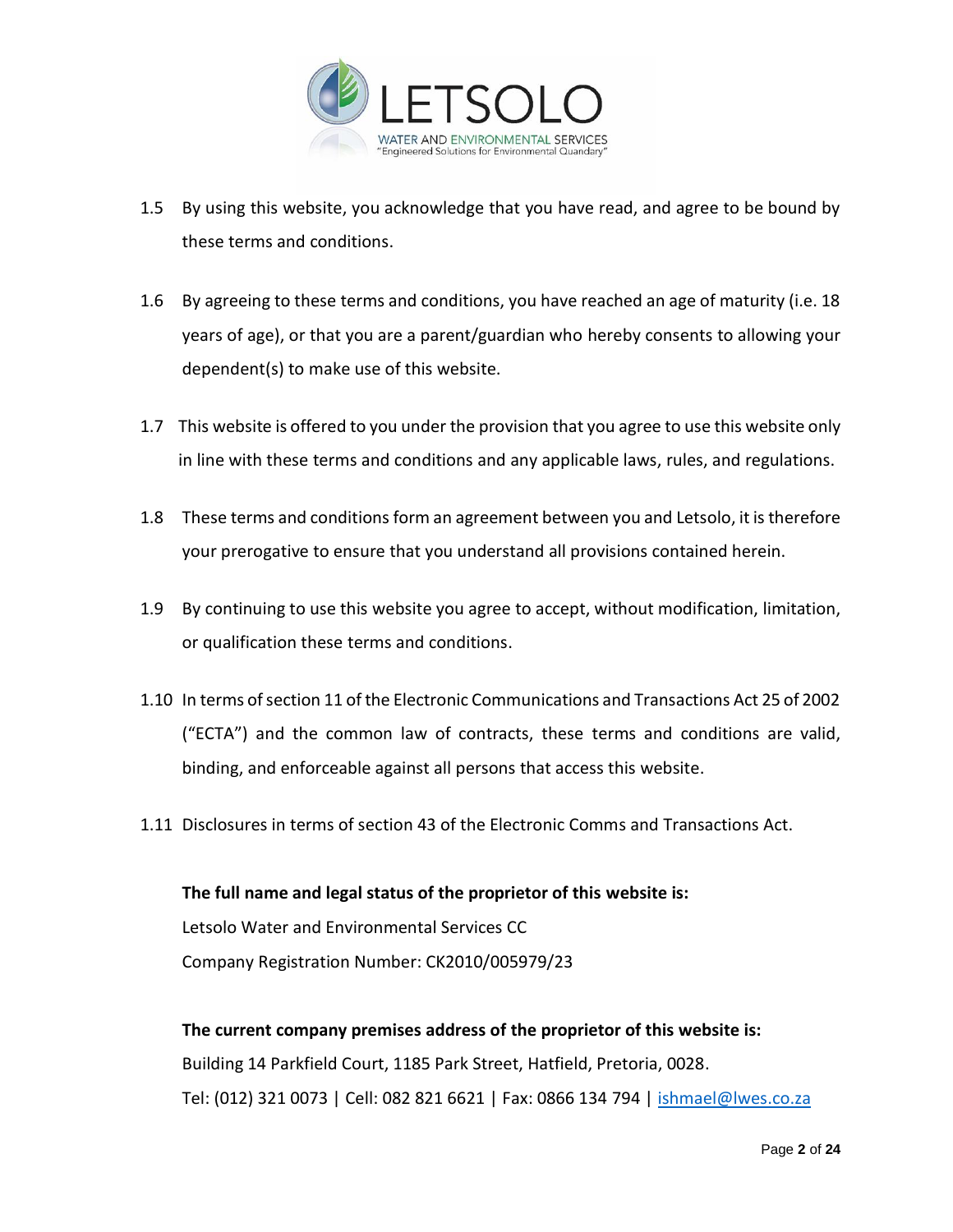

## **The registered address of the proprietor of this website is:**

Registered Address: 76 Phudufufu Street, Atteridgeville Ext 25, Kalafong Heights, 0008.

## **The physical address for receipt of legal service is:**

Building 14 Parkfield Court, 1185 Park Street, Hatfield, Pretoria, 0028.

## **Core business:**

Letsolo Water and Environmental Services CC is an environmental consulting company specialising in Water Engineering, Civil Engineering, and Environmental Management. Letsolo is a Level 1 Broad-Based Black Economic Empowerment (BBBEE) company. Letsolo proudly conducts all business with passion and concern for the environment.

- 1.12 Notwithstanding the fact that there are hyperlinks in these terms and conditions, applying to copyright notices and legislation, the hyperlinks should be deemed to be part of these terms and conditions in terms of Section 11 of ECTA, the fact that some or all the hyperlinks may be non-operational, will not play a role in determination of the validity and interpretation of these terms and conditions.
- 1.13 **Termination:** the proprietor of this website has the right to suspend or terminate your access to and use of this website at any time, for any reason, without notice to you. All licenses granted hereunder may also be terminated by the proprietor at any time. If you breach any of these terms and conditions, the rights granted hereunder shall automatically terminate.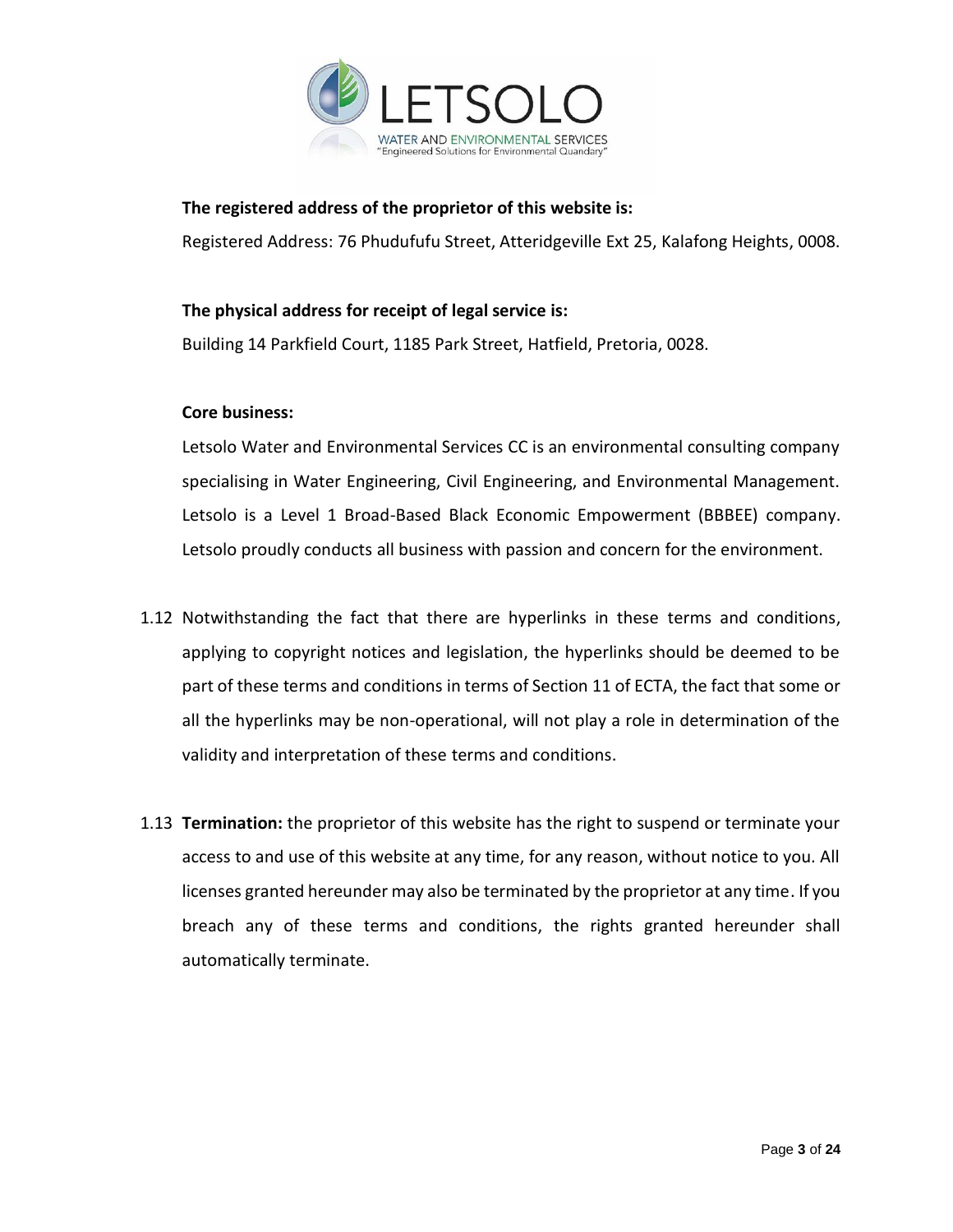

# **2 INTERPRETATIONS AND DEFINITIONS**

- 2.1 The following words shall, unless the context otherwise requires, have the meanings hereinafter assigned to them:
	- 2.1.1 Words signifying the singular number shall include the plural and *vice versa*.
	- 2.1.2 Words signifying the masculine shall include the feminine.
	- 2.1.3 Any words defined in the Electronic Communications and Transactions Act 25 of 2005 not defined hereunder shall bear the same meaning in these terms and conditions in relation to matters referred to herein.
	- 2.1.4 A reference to any Act shall include any amendment thereto or Act in substitution, therefore.
	- 2.1.5 Each term, power or authority herein shall be given the widest possible interpretation.
	- 2.1.6 The headings to the sections in these terms and conditions are for reference purposes only and shall not be considered in the interpretation of the provisions in these terms and conditions.
	- 2.2 The following words expressions and abbreviations shall have the meaning hereinafter assigned to them:
		- i. **"Content"** means any material, in whatever form, including but not limited to any information, posts, photographic shots, 3D conversions of photographic shots, 3D tour, video recordings, adaptations, logos, buttons, icons, software, trademarks, texts, graphics, software, music, sound, audio, photographs, videos,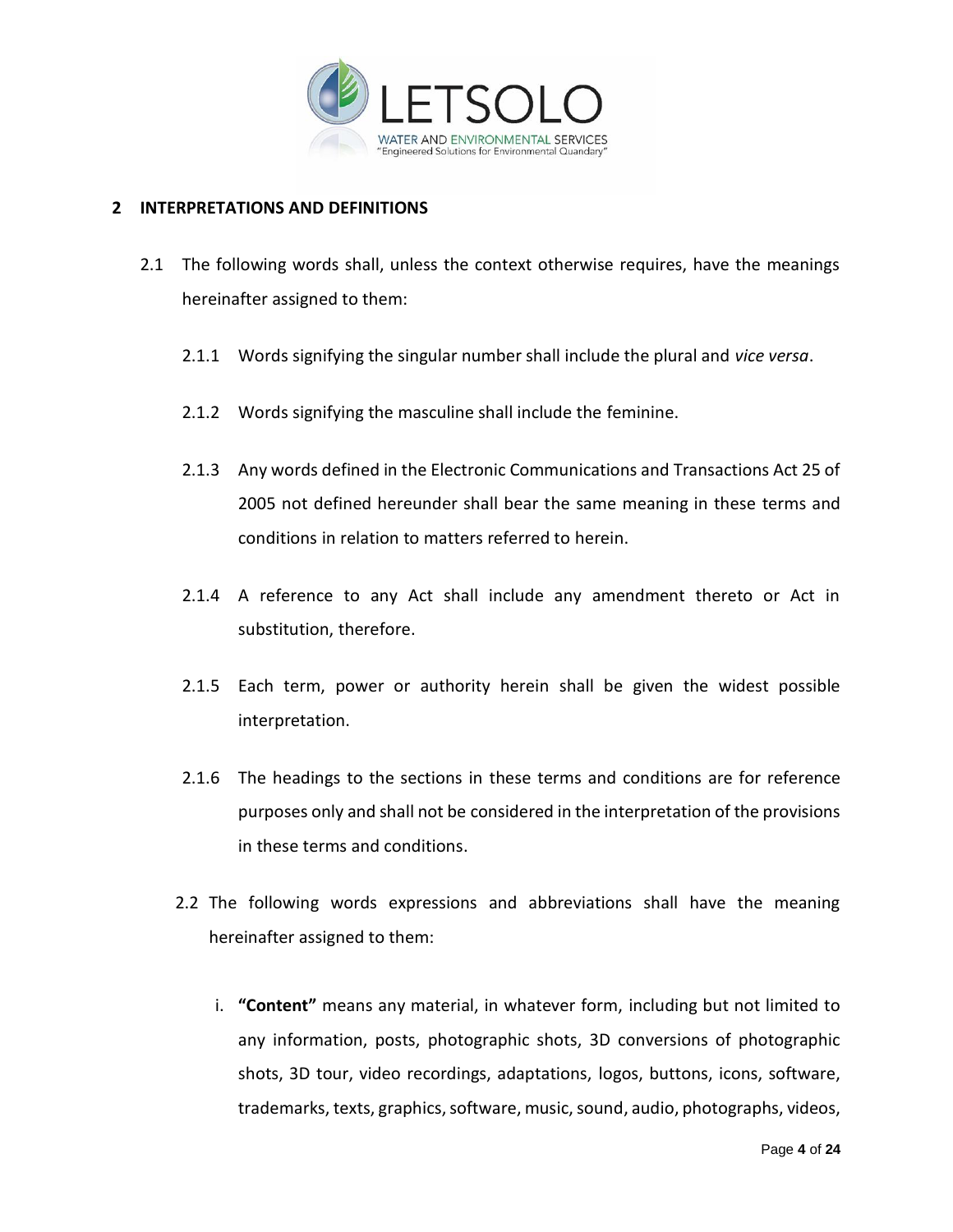

data, database, intellectual property, confidential information contained in this website.

- ii. **"Copyright"** means the intellectual property contained in the content which shall vest in all the content contained on this website, such content irrespective of the form in which it is displayed or presented remains the property of Letsolo.
- iii. **"Intellectual Property"** means all information, content, copyright, graphics or otherwise contained in this website, irrespective of whatever form it takes.
- iv. **"Territory"** means the entire world.
- v. **"Terms and Conditions"** means this agreement between the users or visitors of this website and the proprietor of this website.
- vi. **"Third Party Websites"** means any other website not belonging to Letsolo.
- vii. **"Party"** singularly refers to a user of this website; 'Parties' collectively refers to a user of this website and the proprietor of the website.
- viii. **"Privacy Policy"** means the way the user of the website will administer the information acquired because of use of this website.
- ix. **"Service"** means the service and products provided on this website.
- x. **"User"** means any person visiting or using this website, also referred to as 'you' as the context may require.
- xi. **"Website"** means Letsolo's website, owned and operated by Letsolo Water and Environmental Services CC which can be accessed on [www.lwes.co.za.](http://www.lwes.co.za/)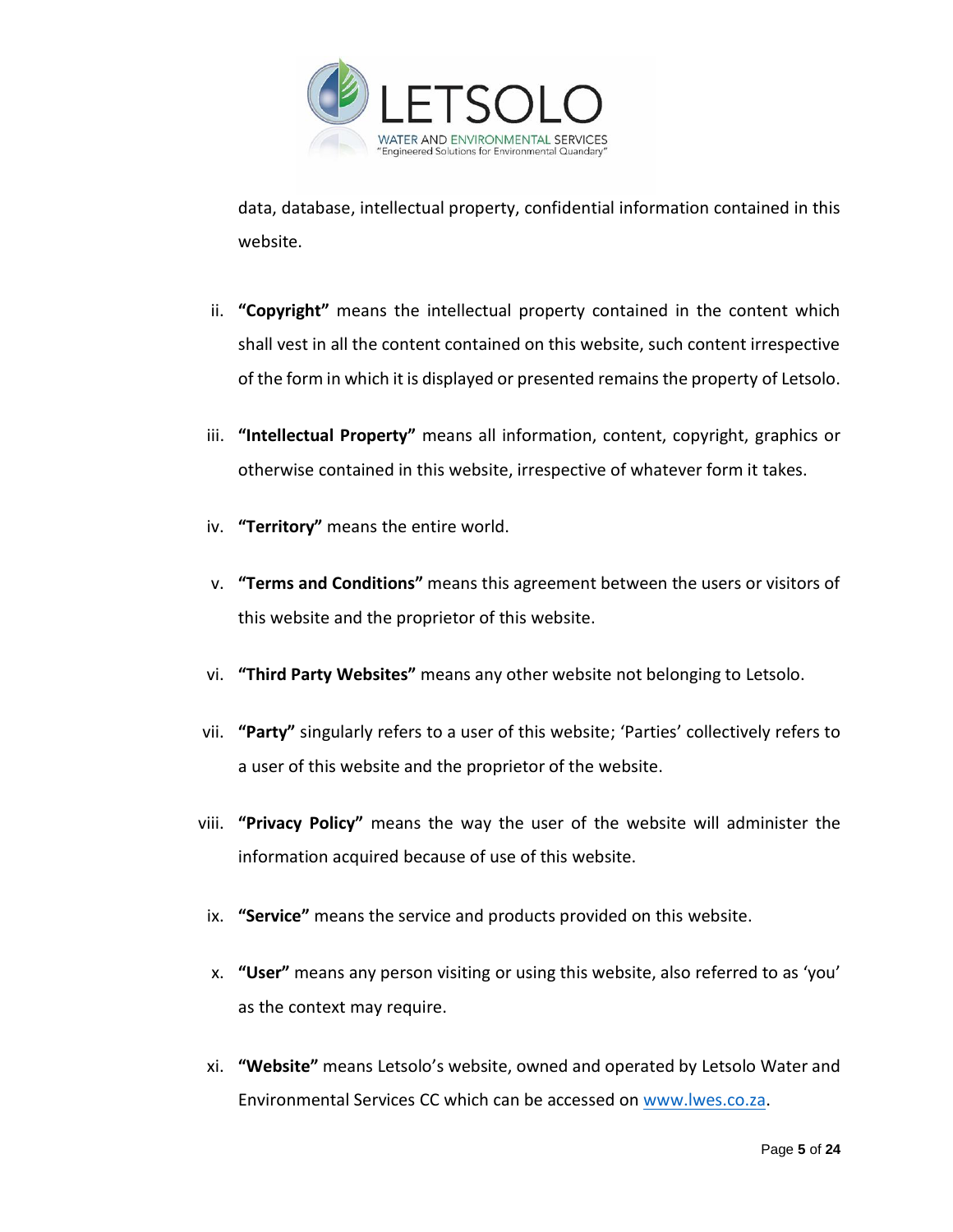

xii. **"Written notice"** means any notice sent to Letsolo by a user of the website, addressed to Letsolo through the details noted in paragraph 1.9 *supra*.

# **3 USE OF WEBSITE**

- 3.1 The purpose for which this website has been established is to provide information with regards to Letsolo's services and to promote the services that Letsolo offers. The services offered on this website may be stated on various platforms. The information provided on such pages is subject to change.
- 3.2 The user's access to and use of this website is solely at the user's own risk.
- 3.3 Use of this website by a user is limited to personal and/or non-commercial purposes only. None of the content from the website will be used or exploited by users for any commercial and non-private purposes, without the prior written consent from the proprietor of the website.
- 3.4 Letsolo reserves the right to claim damages from and/or institute criminal proceedings against a user for misuse or infringement of any content published on the website.
- 3.5 Use of this website does not confer any rights, licenses and/or permissions on the user unless expressly set out in these terms and conditions.
- 3.6 The user hereby agrees not to use the website for any purpose that is unlawful, improper, or prohibited by these terms and conditions or laws of the Republic of South Africa.
- 3.7 The user agrees that it will not link or frame any page, in whole or in part, in any manner whatsoever, without the prior written consent.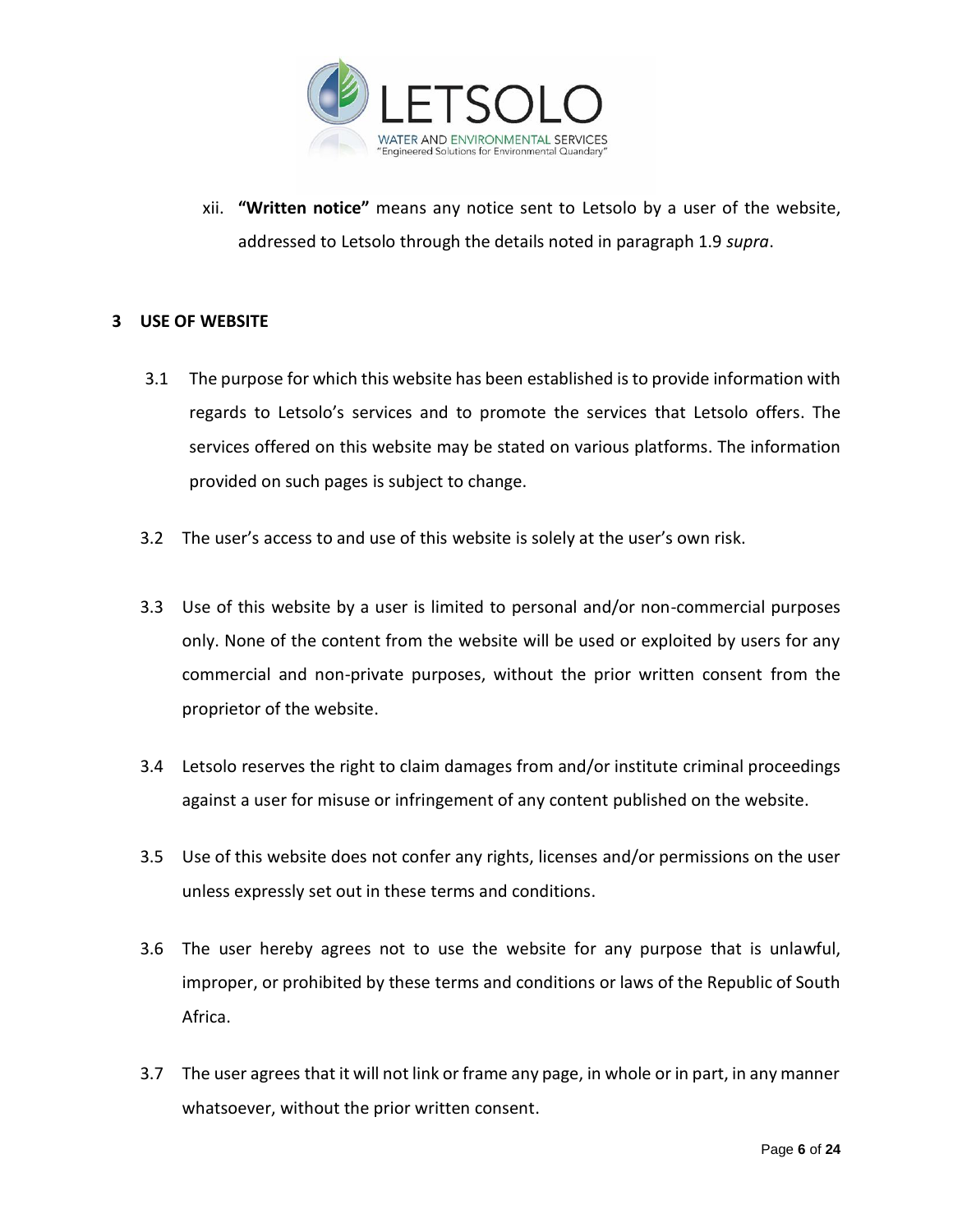

- 3.8 In using the website a user will not and is specifically prohibited from:
	- 3.8.1 Publishing any content from the website on any other media, without the written authorisation.
	- 3.8.2 Selling and/or otherwise commercialising any content from the website.
	- 3.8.3 Using the website in any way that is or may be damaging to the website.
	- 3.8.4 Using the website in any way that impacts user access to the website.
	- 3.8.5 Using this website contrary to applicable laws and regulations, or in any way which may cause harm to the website, any person or entity.
	- 3.8.6 Engaging in any data mining, data harvesting, data extracting or any other similar activity in relation to this website.
	- 3.8.7 Using the website to engage in any advertising or marketing.
	- 3.8.8 Access or attempt to access any service or content which the user is not authorised to access.
	- 3.8.9 Transmitting any worms or viruses or any code of a destructive nature.
	- 3.8.10 Attempt to change, adapt, or modify any content of the website on the website itself or on another platform; and
	- 3.8.11 Disrupt or interfere with the security of, or otherwise cause harm to, the website.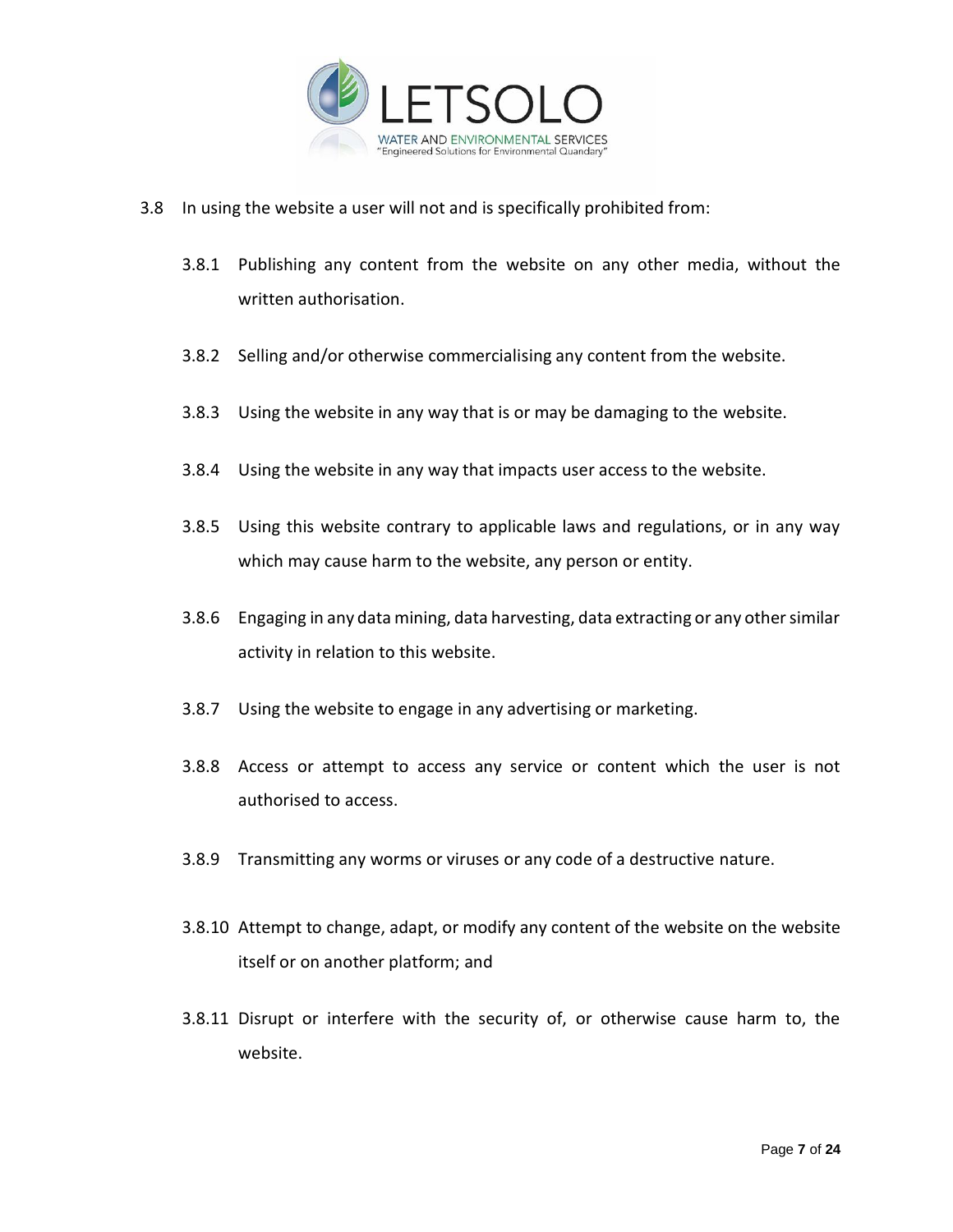

- 3.9 A breach or violation of any of the terms of these terms and conditions will result in the immediate termination of the services being provided or to be provided to the user of this website.
- 3.10 Letsolo reserves the right to refuse to provide a service to any user of this website.

## **4 SERVICES**

Certain services may be made available exclusively through this website, which may change from time to time.

## **5 ACCURACY, COMPLETENESS AND TIMELINES OF INFORMATION**

- 5.1 Letsolo shall not be held responsible should information made available on this website is not accurate, complete, or current. The content and/or material on this website is provided for general information only and should not be relied upon or used as the sole basis for making decisions without consulting primary, more accurate, more complete, or more timely sources of information.
- 5.2 Any reliance on the content and/or material on this website is solely at the user's risk.
- 5.3 This website may contain certain historical information. Historical information, necessarily, is not current and is provided for your reference only. Letsolo reserves the right to modify the contents of this website at any time. Notwithstanding the, Letsolo is not under any obligation to update any information on the website.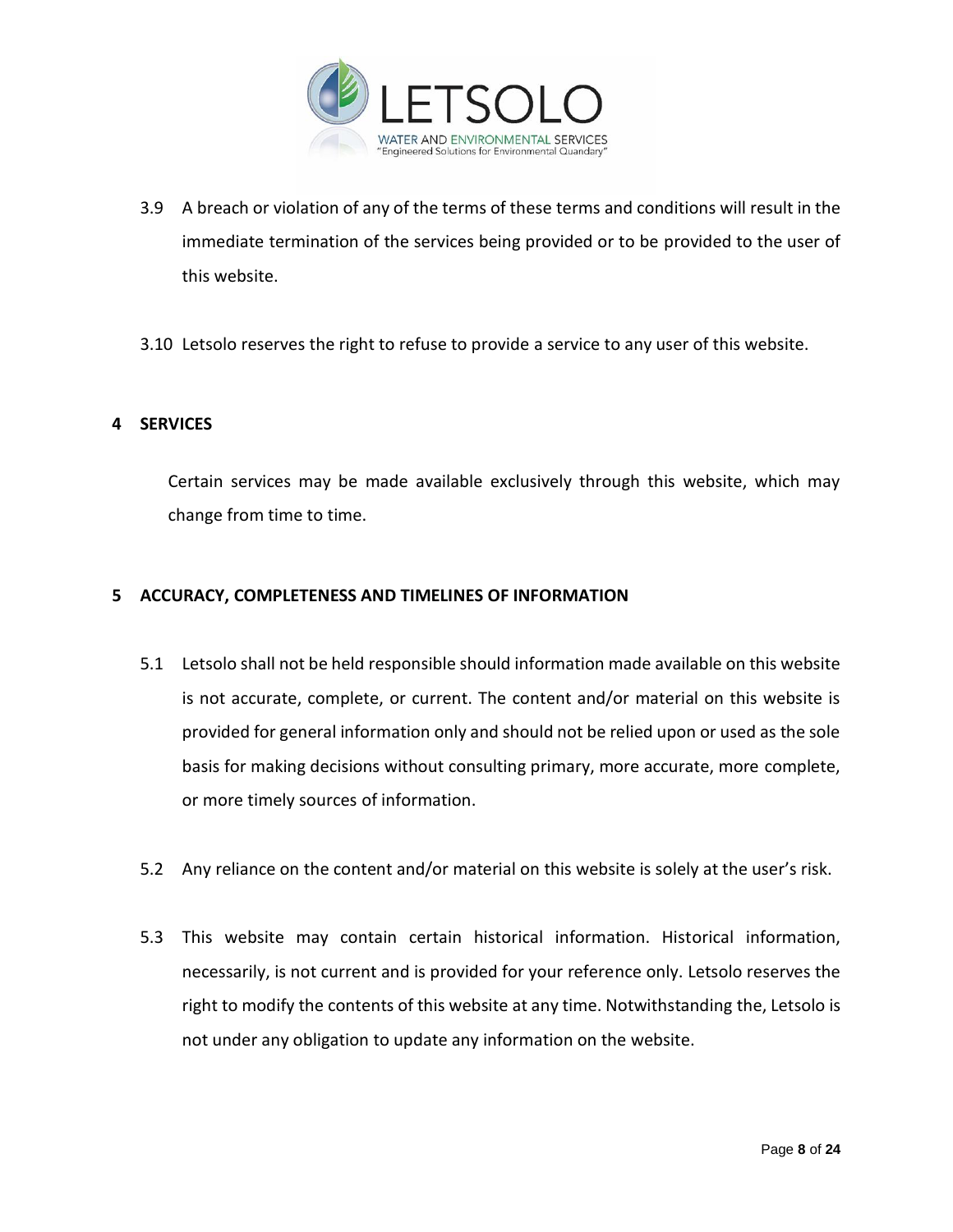

5.4 The user of this website hereby acknowledges and agrees that the responsibility to monitor changes to this website as well as these terms and conditions falls on the user.

## **6 ERRORS, INACCURACIES AND OMISSIONS**

- 6.1 Occasionally there may be information on Letsolo's website or in the service that contains typographical errors, inaccuracies or omissions that may relate to the service description, or information provided by users. Letsolo reserves the right to correct any errors, inaccuracies, or omissions, and to change or update information or cancel orders if any information in the service or on any related website is inaccurate at any time without prior notice.
- 6.2 Letsolo undertakes no obligation to update, amend or clarify information in the service or on any related website, should be taken into indicate that all information in the service or on any related website has been modified or updated.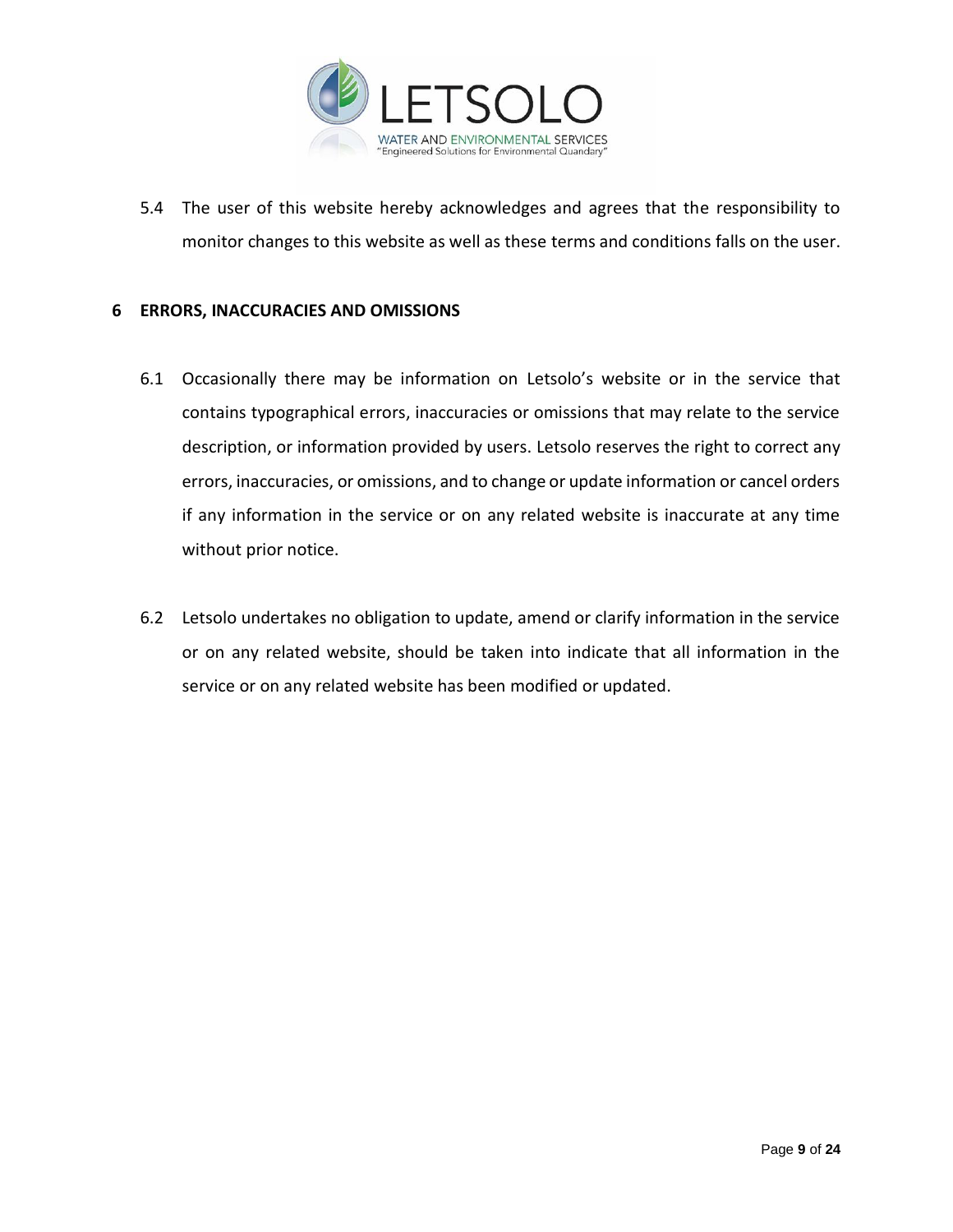

# **7 HYPERLINKS TO AND FROM THIRD PARTY APPS**

- 7.1 This website may link the user to other third-party websites. Letsolo hereby confirms that any link to a third-party website does not and should not be interpreted to mean the third-party website is under the control or belongs to Letsolo.
- 7.2 The user hereby acknowledges that Letsolo is not accountable for the accuracy, copyright compliance, legality, decency, or any other aspect with regards to a thirdparty website.
- 7.3 Letsolo do not provide any warranties, representation, or conditions of any kind for any third-party website.
- 7.4 Any links to a third-party website may not be construed as an endorsement by Letsolo of the third-party website's content or as an association with the operators of the thirdparty website.
- 7.5 Use of any third-party website by a user is entirely at the user's risk and discretion, as such, it is the prerogative of the user to familiarise himself or herself with and approve of the terms of the third-party website.
- 7.6 Letsolo will not be liable, in any manner whatsoever, for any damage, loss or liability that resulted from the use of the content from the third-party website.
- 7.7 Any personal information provided to a third party on a third-party website because of a link on this website is at the user's risk and Letsolo is not responsible for any actions or policies of such third party.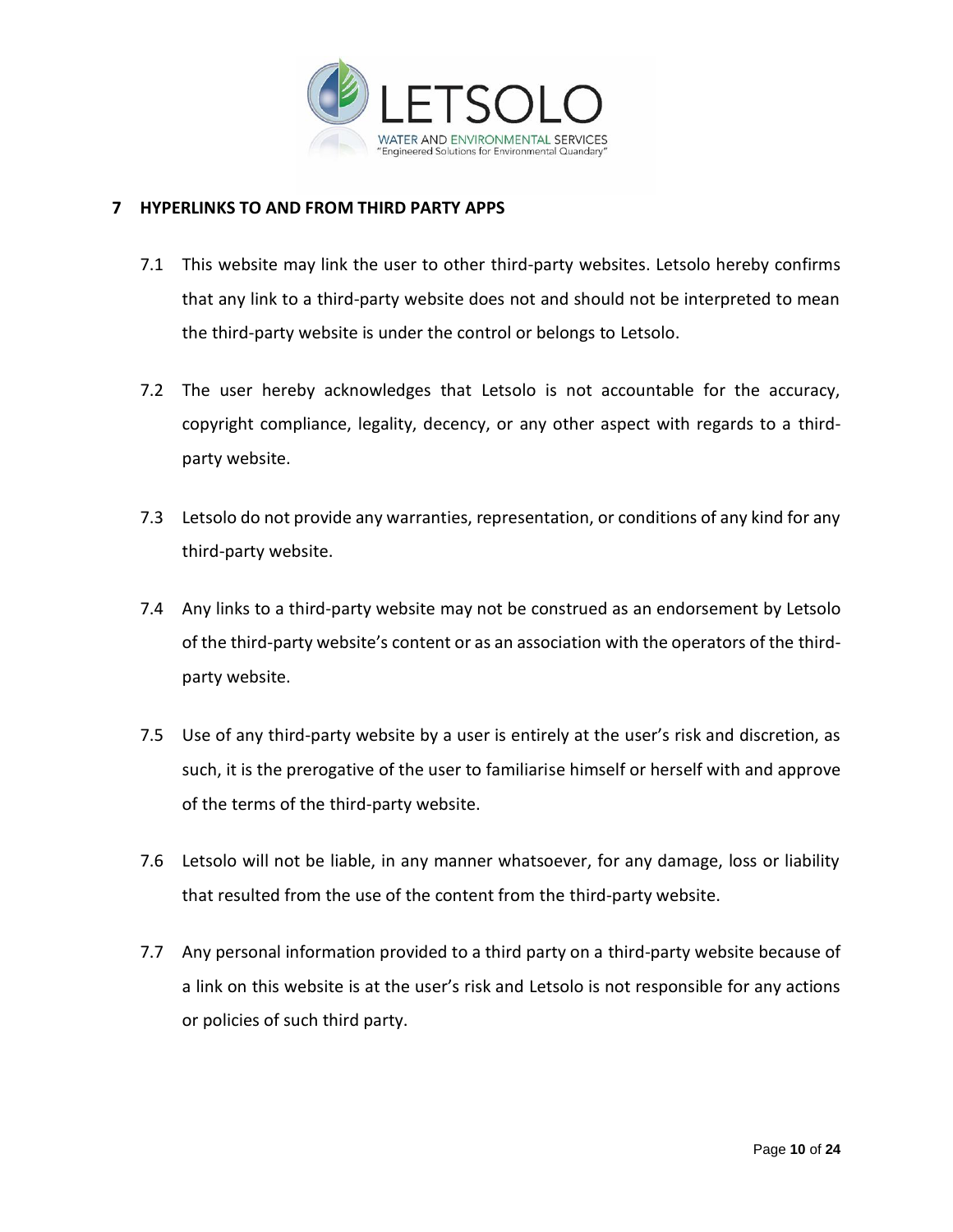

## **8 ELECTRONIC COMMUNICATIONS**

- 8.1 When a user visits the website and completes a contact form to request information, or when the user sends an email to Letsolo, and the user does not explicitly request a nonelectronic communication medium; the user consents to receiving communications from Letsolo electronically and agrees that all agreements, notices, disclosures and other communications sent by Letsolo satisfies any legal requirements, including, but not limited to the requirement that such communications should be "in writing".
- 8.2 The user acknowledges and accepts that the action to click on specified buttons on certain web forms on the website may constitute an expression of consent, agreement, or other statement.

# **9 AGREEMENTS IN TERMS OF SECTION 21 OF THE ELECTRONIC COMMUNICATIONS AND TRANSACTIONS ACT**

- 9.1 No agreement shall be concluded merely by sending a data message to this website or its proprietors. Valid agreements require an offer, acknowledgment of an offer and acceptance thereof from Letsolo.
- 9.2 No email message shall be deemed to have been received by Letsolo until a response has been issued from Letsolo. An automated response from Letsolo shall not satisfy this requirement.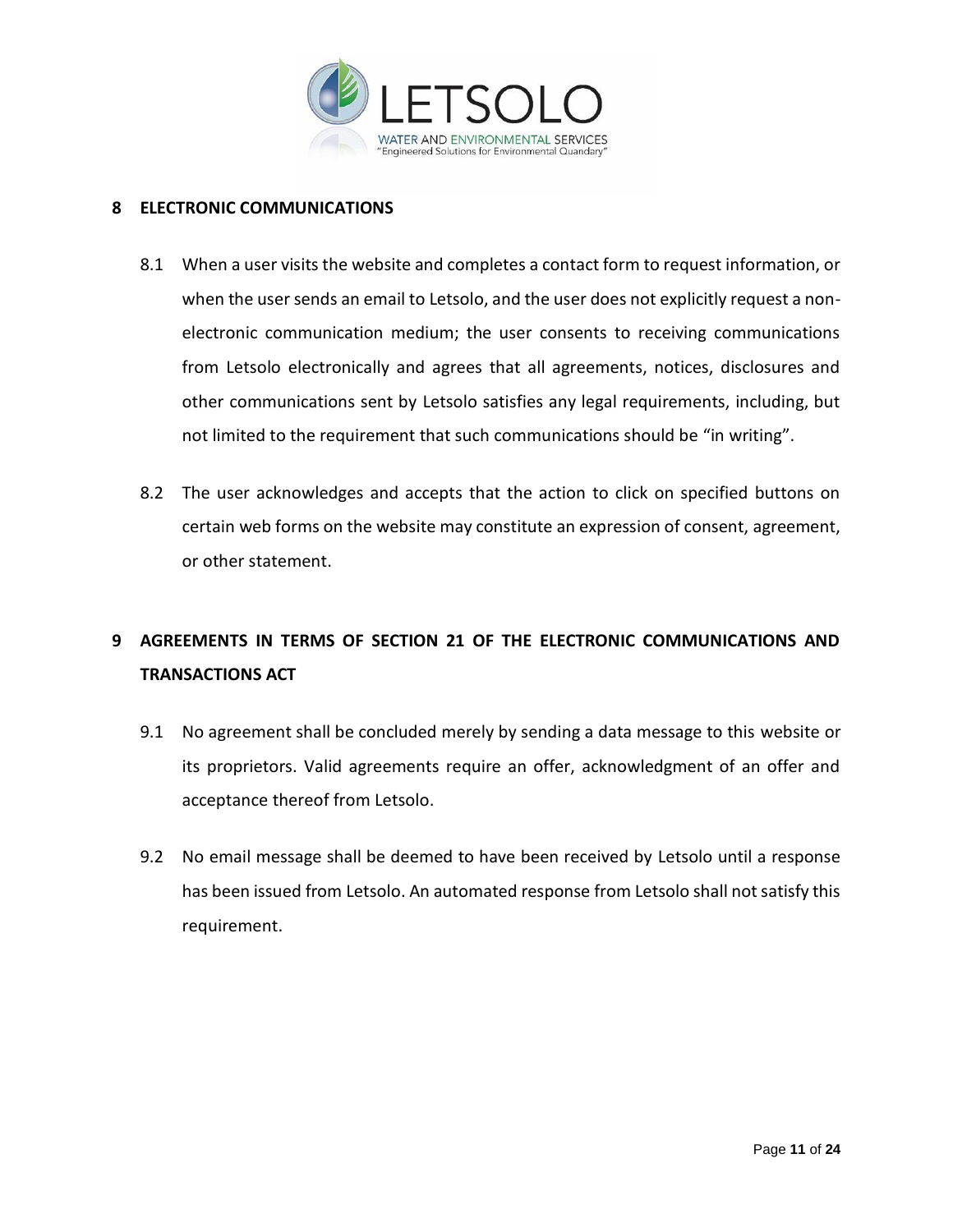

# **10 PERSONAL INFORMATION**

A user's submission of personal information on the website is governed by Letsolo's Privacy Policy.

## **11 DIRECT MARKETING**

This website may contain advertisements for related services products and goods, which each user shall have access to because of using the website. Furthermore, users who have provided their personal information in view of receiving a service from Letsolo, as such, expressly acknowledges and gives consent in terms of Section 69(3) of the Protection of Personal Information Act 4 of 2013 to the Direct Marketing of equivalent products or services offered by Letsolo.

## **12 PROHIBITED USES**

- 12.1 In addition to any prohibitions set out in these terms and conditions, the users of this website are prohibited from using the website or its content:
	- 12.1.1 For any unlawful purpose.
	- 12.1.2 To solicit others to perform or participate in any unlawful acts.
	- 12.1.3 To violate any international, federal, provincial, or state regulations, rules, laws, or local ordinances.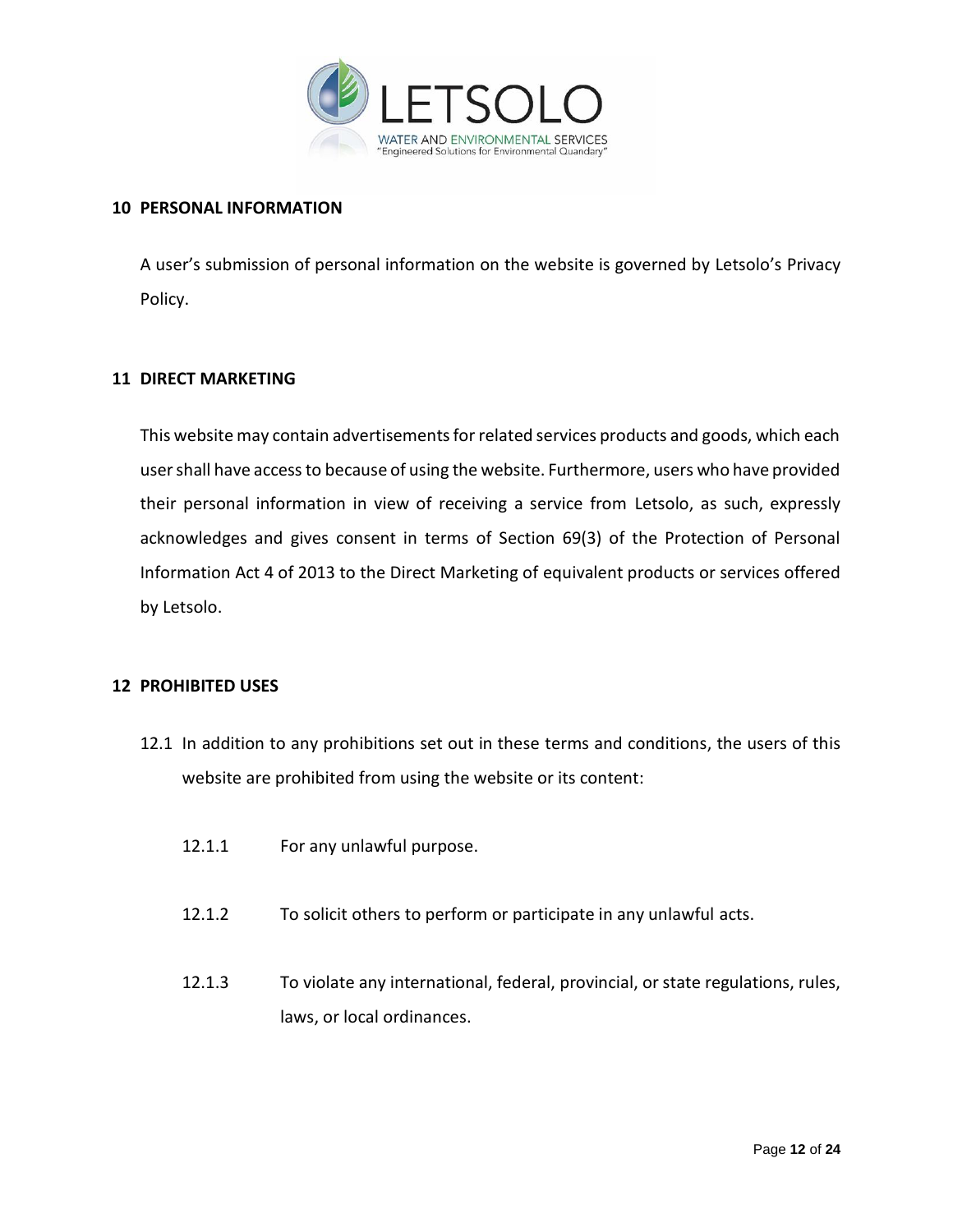

- 12.1.4 To infringe upon or violate Letsolo's intellectual property rights or the intellectual property rights of others.
- 12.1.5 To harass, abuse, insult, harm, defame, slander, disparage, intimidate, or discriminate based on gender, sexual orientation, religion, ethnicity, race, age, national origin, or disability.
- 12.1.6 To submit false or misleading information.
- 12.1.7 To upload or transmit viruses or any other type of malicious code that will or may be used in any way that will affect the functionality or operation of the Service or of any related website, other Websites, or the Internet.
- 12.1.8 To collect or track the personal information of others.
- 12.1.9 For any obscene or immoral purpose; or
- 12.1.10 To interfere with or circumvent the security features of this website or any related website, other websites, or the internet. Letsolo reserves the right to terminate your use of the service or any related service for violating any of the prohibited uses.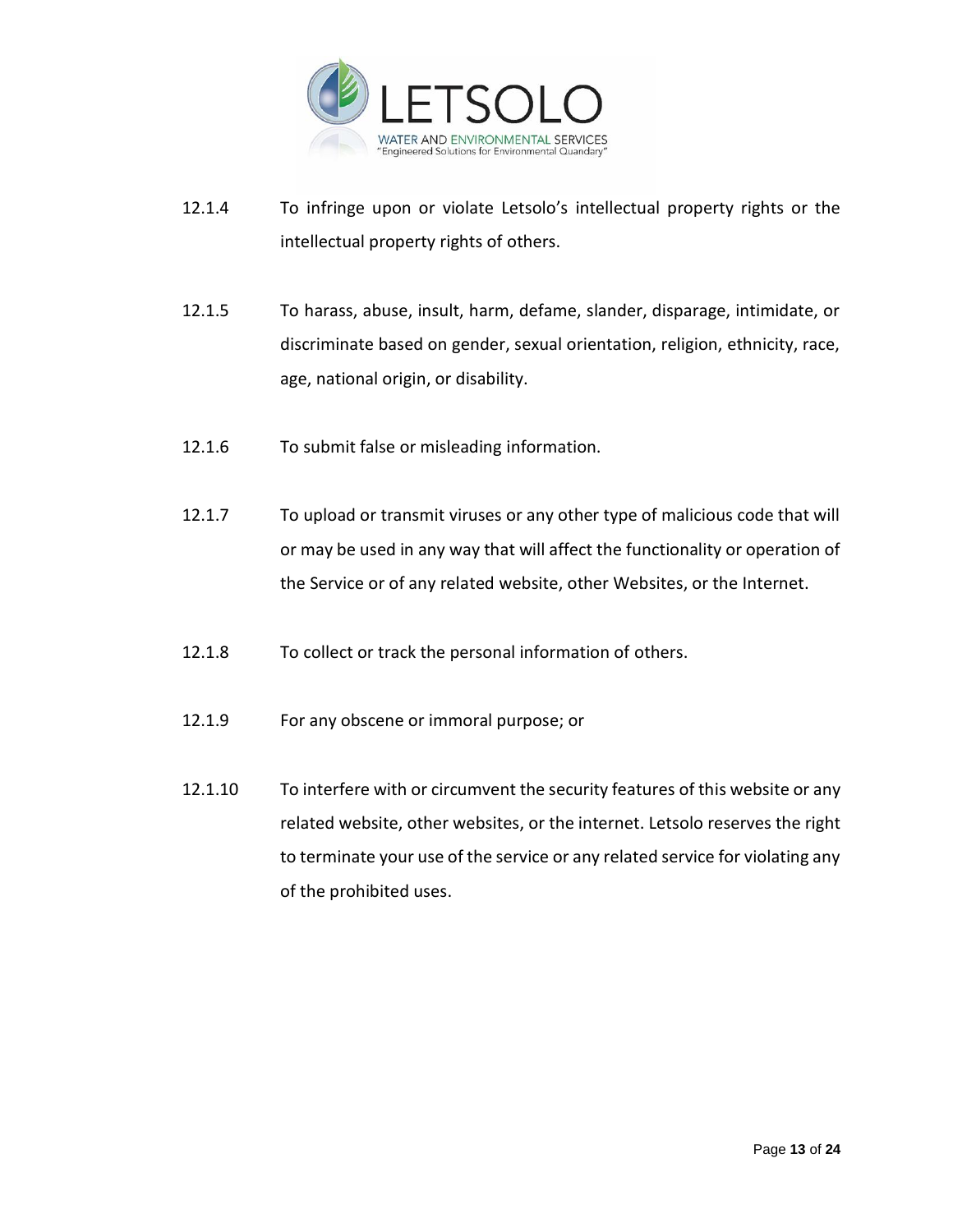

# **13 COPYRIGHT**

- 13.1 Copyright © Letsolo Water and Environmental Services CC. All rights reserved. Building 14 Parkfield Court, 1185 Park Street, Hatfield, Pretoria, 0028.
- 13.2 Copyright shall vest in all the content contained on this website, irrespective of the form in which it is displayed or presented. Letsolo retains its entire right, title, and interest in and to the content of this website.
- 13.3 Use of this website by a user does not confer any license or permission by Letsolo to the use of the content of this website, save for personal use by the user. Commercial use of any of the content of this website app is prohibited unless written permission is obtained from Letsolo, in which event the document granting right of use will expressly provide the extent and limitations of the use of the content of this website.
- 13.4 Notwithstanding any other provisions in these terms and conditions, the rights as it relates to the content of this website remain reserved.
- 13.5 Your attention is hereby drawn to the fact that copyright infringement is a criminal offence.

## **14 INTELLECTUAL PROPERTY RIGHTS**

14.1 All content included on this website, including but not limited to the any information, posts, designs, logos, buttons, icons, software, trademarks, texts, graphics, software, music, sound, audio, photographs, videos, data, database, intellectual property, or confidential information contained on this website are protected by South African and International Intellectual Property Treaties.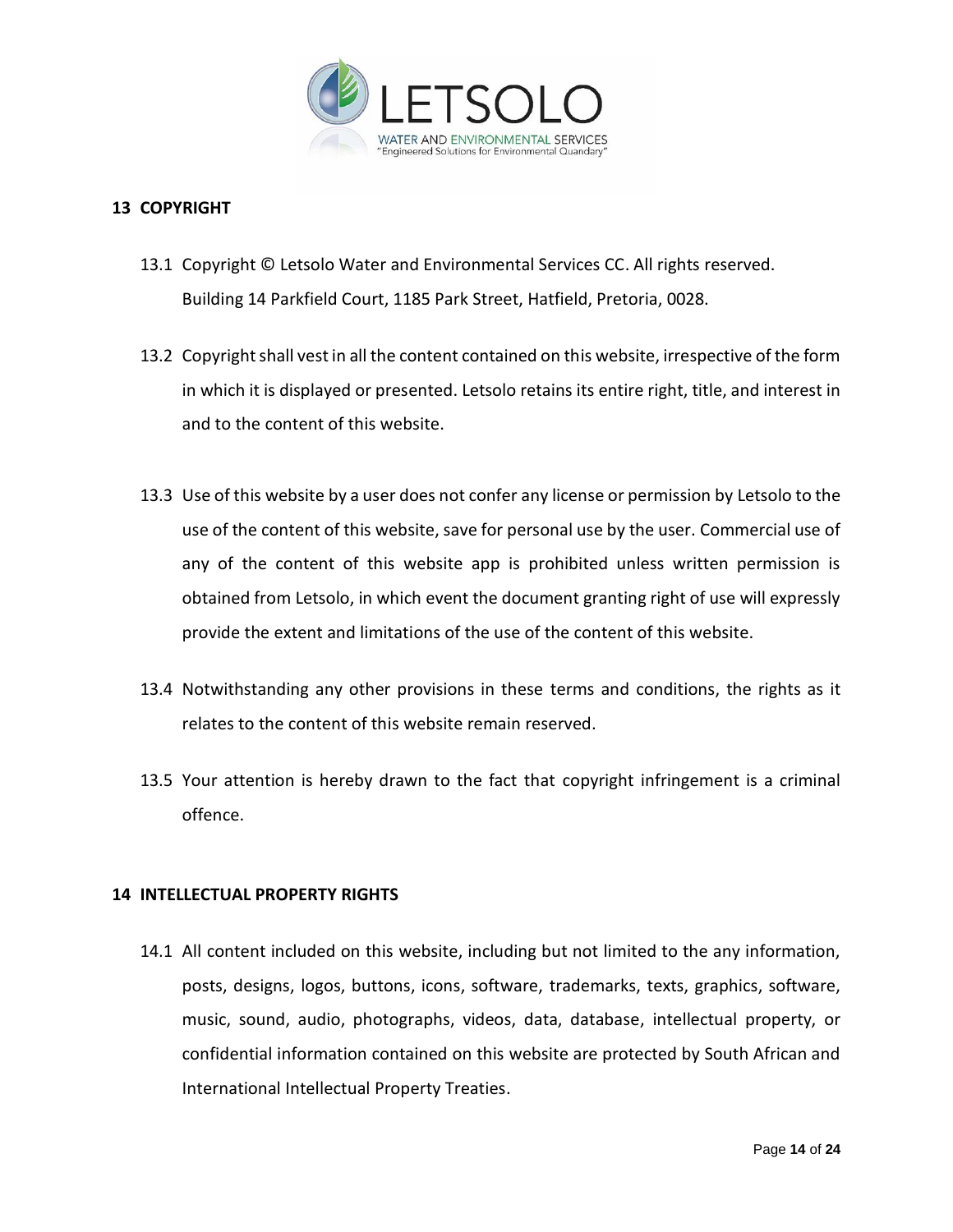

- 14.2 Any compilation, meaning; the collection, arrangement, and assembly, of all content on this website is the property of Letsolo either as Proprietor or Licensee and is protected by South African and International Copyright and Intellectual Property laws.
- 14.3 The user will not, other than for his or her personal and non-commercial use, store on his or her computer, or any other device, print copies of extracts from this website app, mirror or cache information provided on this website, on his or her own server, computer, mobile, device or any other storage facility of whatsoever nature; or copy, adapt modify or re-use the text or graphics from this website, without the prior written permission of Letsolo.
- 14.4 All trademarks reflected on this website app are the exclusive property of Letsolo. Unauthorised use of these trademarks is prohibited. Full details of the trademarks owned by Letsolo in relation to this website are available upon request.
- 14.5 Notwithstanding any other provisions in these terms and conditions, the intellectual property rights on this website as it relates to the content of this website remain reserved.

## **15 LINKING AND FRAMING**

15.1 This website may contain links to other websites("linked sites"). The linked sites are not under the control of Letsolo and are not responsible for the contents of any linked site, including without limitation any link contained in a linked site, or any changes or updates to a linked site. Letsolo is not responsible for webcasting, or any other form of transmission received from any linked site. Letsolo provides the links to the user of this website only as a convenience, and the inclusion of any link does not imply endorsement or association with the operators of any site.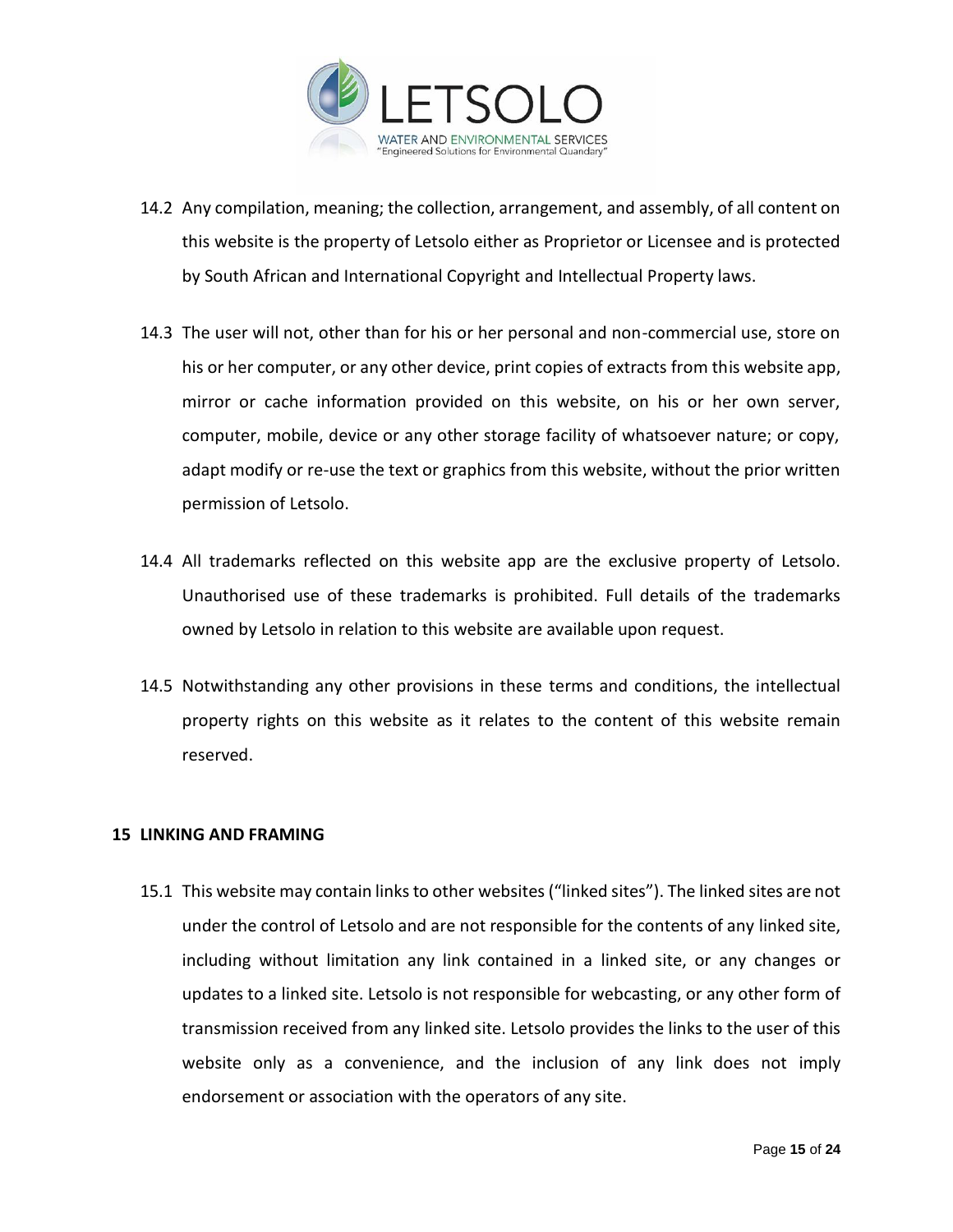

- 15.2 Any third-party site may link to this website app provided that such a link is directed at the home page of this website. It is expressly prohibited for any person, business, entity, or web site to link any page other than the home page of this website, without the prior written approval of Letsolo.
- 15.3 It is expressly prohibited for any person, business, entity, or website app to frame any page of this website, including the home page, in any way whatsoever, without the prior written approval of Letsolo.

## **16 BREACH**

- 16.1 In the event that, the user of this website commits a breach of these terms and conditions, the Party will request the other party who committed the breach, by way of a written notice, to rectify the breach within a period of 7 (seven) days.
- 16.2 If the Party in breach fails to rectify the breach within the period stipulated *supra*, the other party may terminate these terms and conditions, which constitutes an agreement, immediately.
- 16.3 Nothing in these terms and conditions shall be interpreted to preclude any Party from instituting legal proceedings against the other Party who is in breach.
- 16.4 The termination of these terms and conditions, for whatever reason, will not affect the rights of either the user of this website or the proprietor of this website, which:
	- 16.4.1 May have accrued before the termination of these terms and conditions; and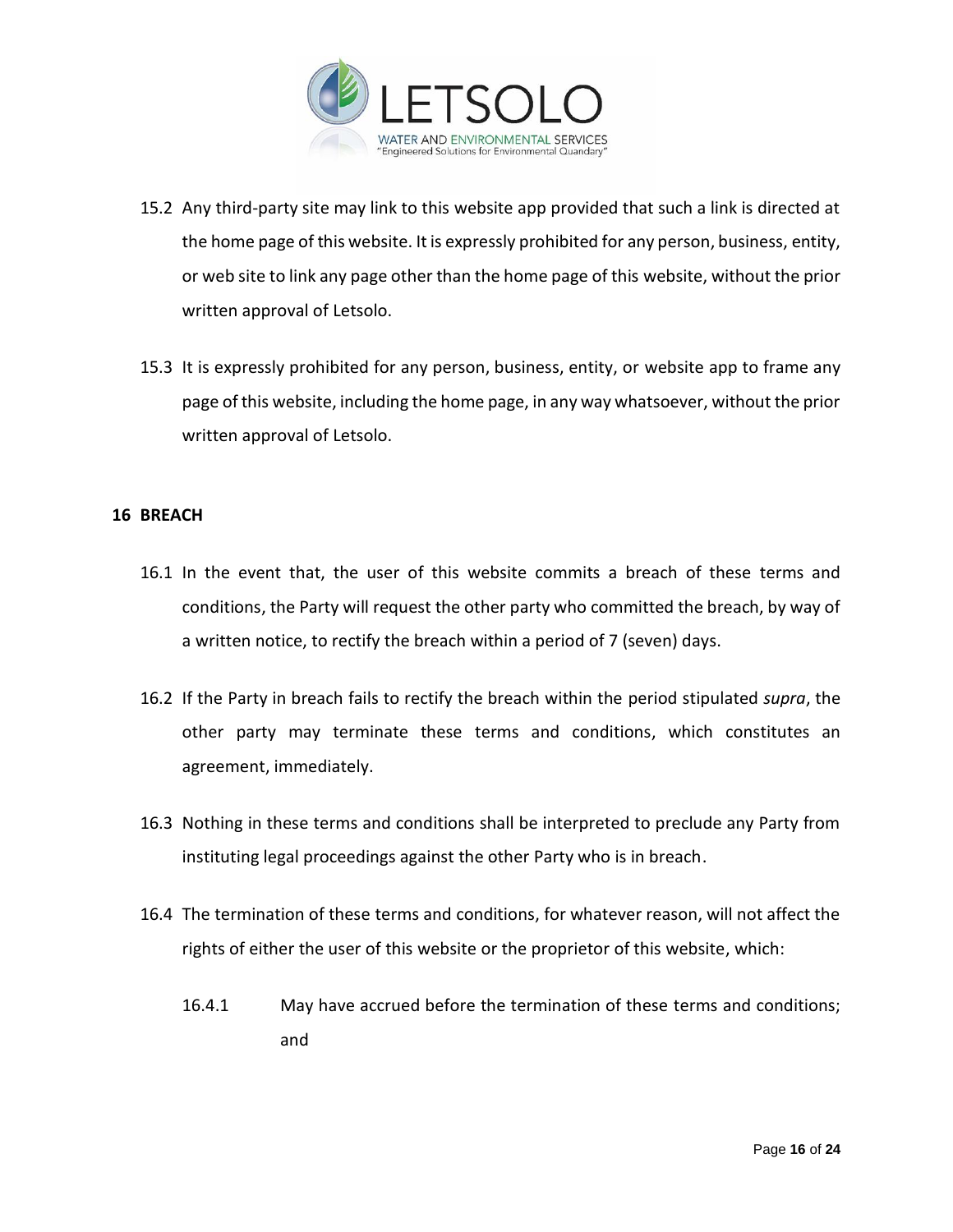

16.4.2 Specifically, or by their nature survives the termination of these terms and conditions.

# **17 DISPUTES**

- 17.1 In the event of a dispute between the user and any third party, Letsolo will not be involved in such dispute, unless Letsolo deems it necessary to protect its rights and interests.
- 17.2 In the event of dispute between the user and the proprietor of this website, the user must address the proprietor of this website, in writing, and forward same to [ishmael@lwes.co.za.](mailto:ishmael@lwes.co.za) The administrator will contact the party involved to resolve the matter.

## **18 PRIVACY POLICY**

- 18.1 The provisions in these terms and conditions are in conjunction with the provisions as contained in the Privacy Policy as provided for on this website, which can be found below.
- 18.2 A user undertakes to provide accurate and current information, and not to impersonate or misrepresent any person or entity.
- 18.3 Letsolo agrees not to use, without a user's express consent, a user's personal information for any purpose other than it was disclosed.
- 18.4 Although Letsolo takes every precaution to protect the confidential information of users, and attempts to ensure that all of employees, third party service providers or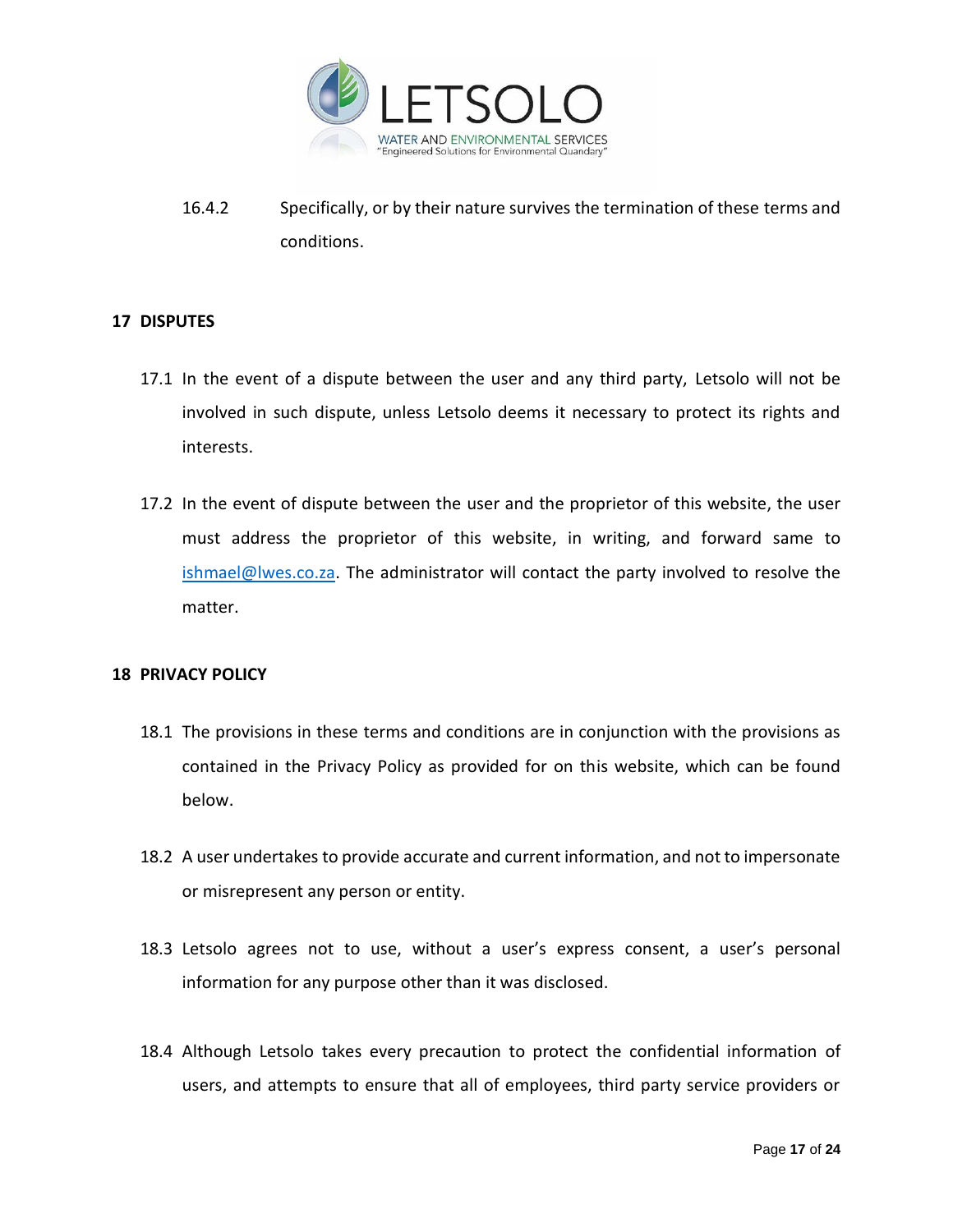

partners who may have access to such personal information adhere to the same standard of privacy, Letsolo takes no responsibility for the breach, loss, or misuse of such confidential information when in possession of such parties.

- 18.5 Letsolo agrees to return or destroy all personal information of a customer in its possession or control, on written request of such customer.
- 18.6 Letsolo undertakes not to retain any personal information for a period which may be exceed the period for which such information was originally provided unless it is required by law to do so.
- 18.7 Letsolo undertakes never to sell or make available the personal information of a user to any third party other than as provided for in these terms and conditions, unless where required to do so by law.
- 18.8 Letsolo shall not be liable for any loss or damage arising because of any disclosure of personal information to third parties by a user directly.

## **19 PLATFORM SECURITY**

- 19.1 Letsolo will take reasonable steps, to secure the electronic content, and the information provided by and collected from the user, from unauthorised access (hacking) and/or unauthorised disclosure. However, Letsolo does not make any warranties nor any representations that content will be 100% (one hundred percent) safe and secure.
- 19.2 General and technical information is collected either electronically by using cookies or is provided voluntarily by the user. Users may determine cookie use independently through their own browser settings.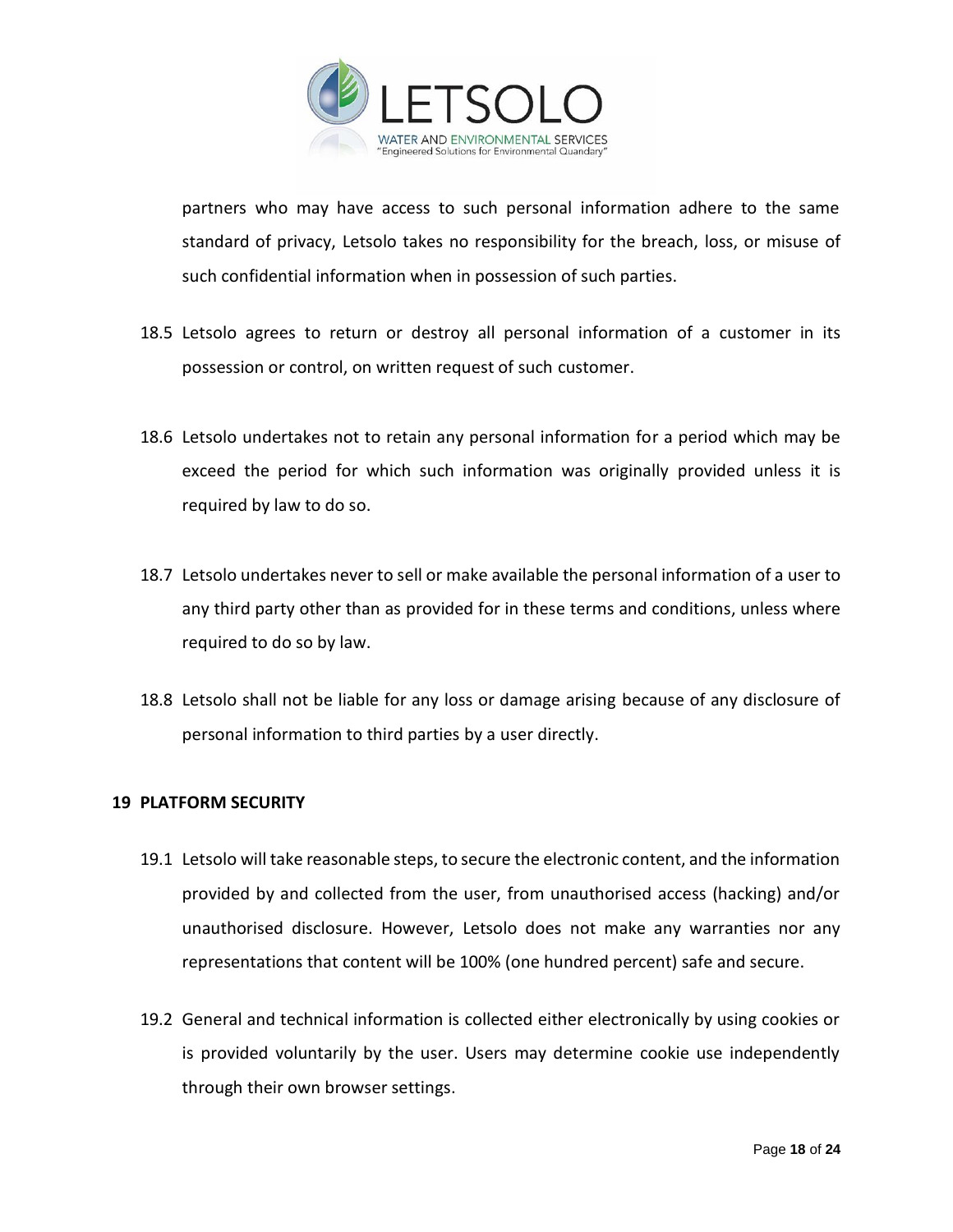

- 19.3 Letsolo is under no legal duty to encrypt any content or communications from and to this website and is also under no legal duty to provide digital authentication of any page on this website.
- 19.4 Users may not deliver or attempt to deliver, whether on purpose or negligently, any damaging code, such as computer viruses, but not limited to, to this website or the server and computer network that support this website.
- 19.5 Notwithstanding criminal prosecution, any user who delivers any damaging code to this website, whether on purpose or negligently, will, without any limitation, indemnify and hold Letsolo harmless against all liability, damages, and losses the proprietor of this website and its partners/affiliates may suffer because of such damaging code.
- 19.6 Users and visitors of this website may not develop, distribute, or use any device to breach or overcome the security measures of this website and Letsolo reservesthe right to claim damages from all persons concerned with a security failure or breach of these terms and conditions.

## **20 DISCLAIMER OF WARRANTIES AND LIMITATION OF LIABILITY**

20.1 Subject to the provisions of sections 43(5) and 43(6) of the Electronic Communications and Transactions Act, Letsolo shall not be liable for any damage, loss or liability of whatsoever nature arising from the use or inability to use this website or the services provided from and through this website. Furthermore, Letsolo makes no representations or warranties, implied or otherwise, that, amongst others, the content and technology available from this website are free from errors or omissions or that the service will be uninterrupted and error free.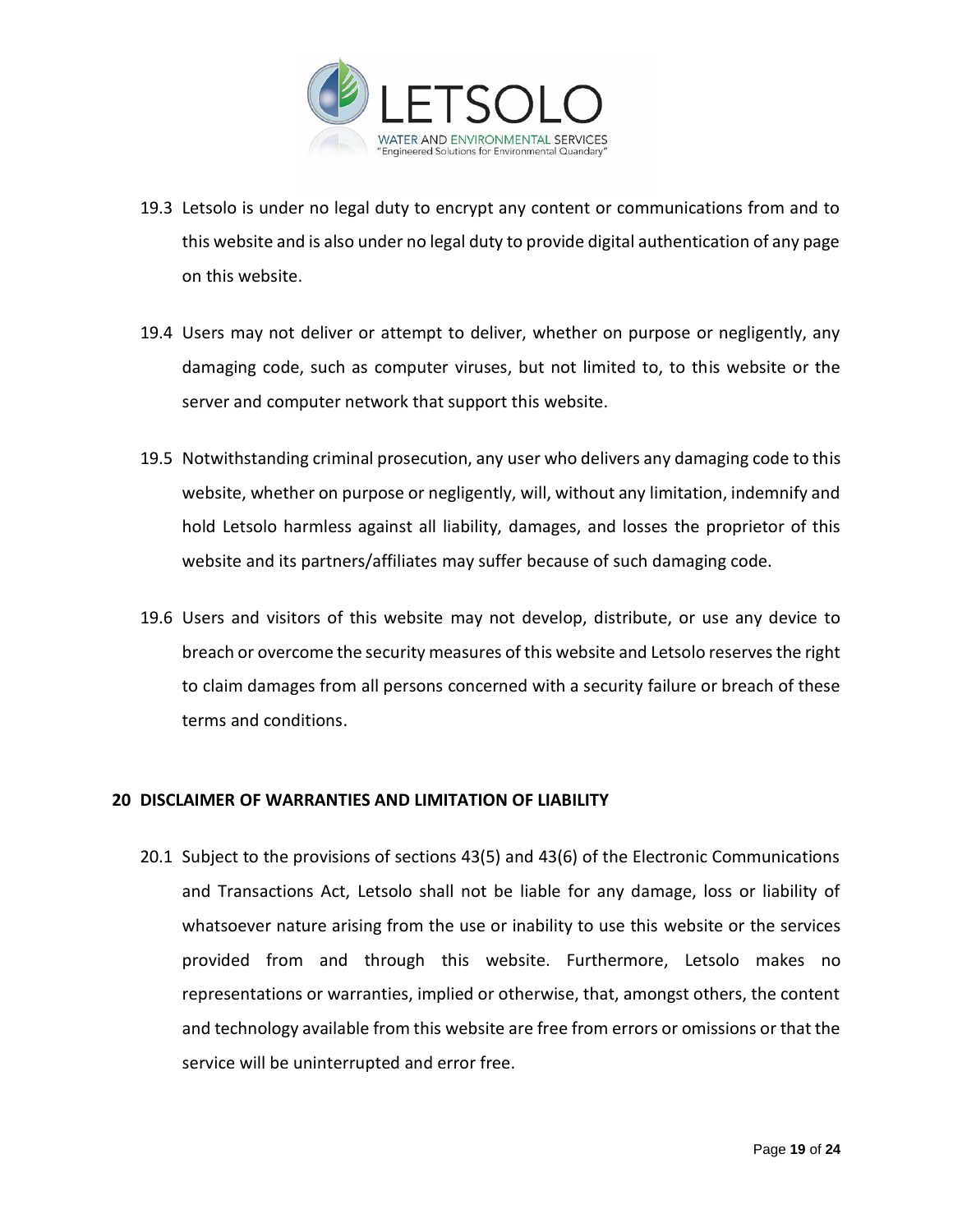

- 20.2 This website is supplied on an "as I"' basis and has not been compiled or supplied to meet the user's individual requirements. It is the sole responsibility of the user to satisfy himself or herself, prior to entering into this agreement with Letsolo, that the service available from and through this website will meet the user's individual requirements.
- 20.3 Information, ideas and opinions expressed on this website should not be regarded as professional advice or the official opinion of Letsolo.
- 20.4 The user's use of this website is dependent on factors beyond the control, such as but not limited to, the user's network coverage or availability, the user's ISP availability or the user's device capability or capacity.
- 20.5 Letsolo will not be held liable for any loss or damage the user may suffer if a factor beyond its control arises and the user cannot access this website.
- 20.6 In no case shall Letsolo's directors, officers, employees, affiliates, agents, contractors, interns, suppliers, service providers or licensors be held liable for any injury, loss, claim, or any direct, indirect, incidental, punitive, special, or consequential damages of any kind, including, without limitation lost profits, lost revenue, lost savings, loss of data, replacement costs, or any similar damages, whether based in contract, tort (including negligence), strict liability or otherwise, arising from your use of any of the service or any products procured using the service, or for any other claim related in any way to your use of the service or any product, including, but not limited to, any errors or omissions in any content, or any loss or damage of any kind incurred as a result of the use of the service or any content (or product) posted, transmitted, or otherwise made available via the service, even if advised of their possibility. Because some states or jurisdictions do not allow the exclusion or the limitation of liability for consequential or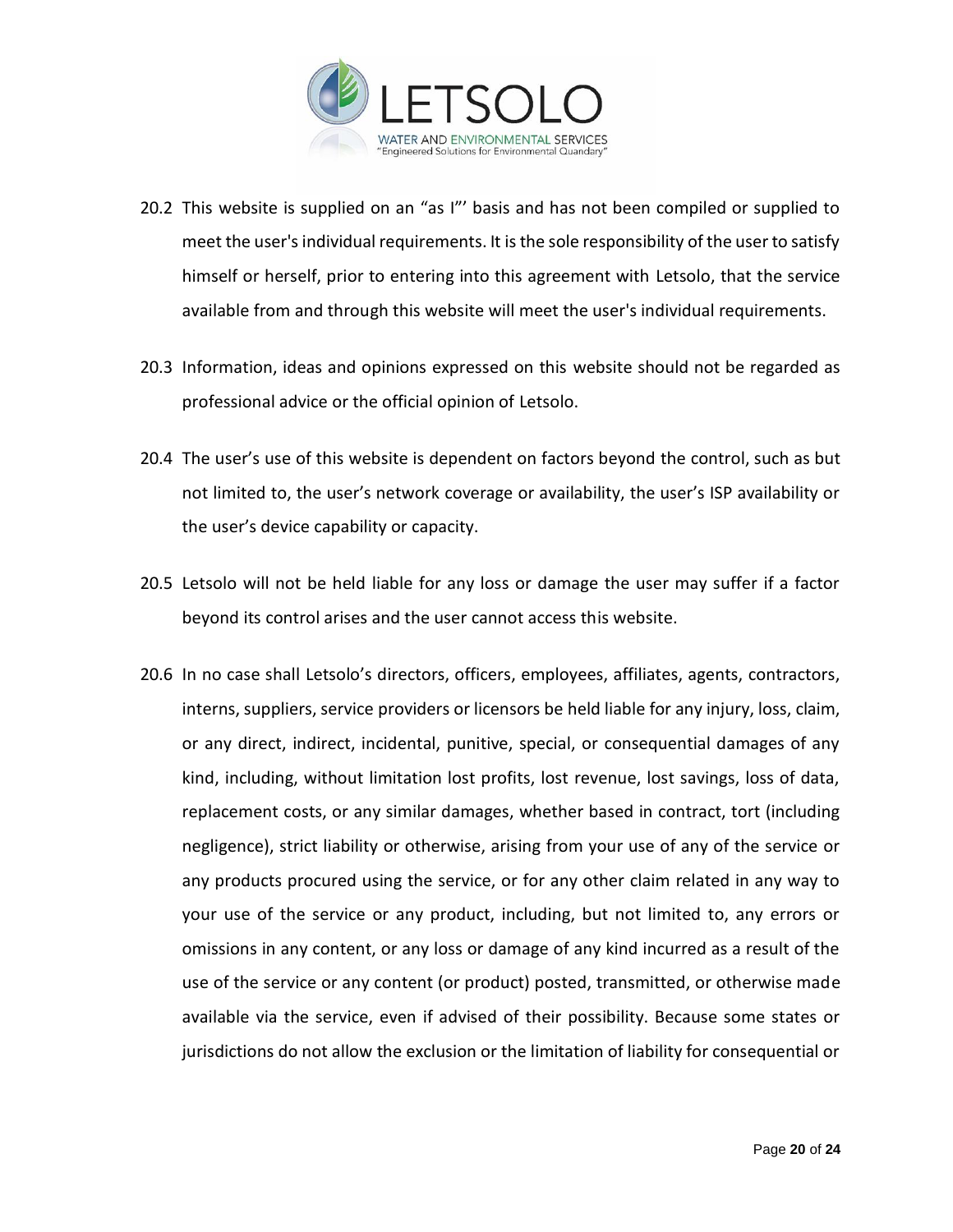

incidental damages, in such states or jurisdictions, Letsolo's liability shall be limited to the maximum extent permitted by law.

- 20.7 No information or data on this website constitutes an offer to do business, but merely an invitation to consider the service provided by Letsolo.
- 20.8 No agreement shall be concluded merely by sending a data message via the contact form contained on this website or to any email address listed on this website.
- 20.9 No data message sent via the contact form contained on this website or to any email address listed on this website shall be deemed to have been received by Letsolo until a response has been issued by Letsolo, an automated response from Letsolo shall not satisfy this requirement.

## **21 WAIVER AND SEVERABILITY**

- 21.1 Any failure or delay by Letsolo to exercise or enforce any right or provision will in no way constitute a waiver of such right or provision.
- 21.2 In the event that any terms and conditions detailed herein is found unenforceable or invalid for any reason, such separate term(s) or condition(s) will be severable from the remaining terms and conditions. The remaining terms and conditions will remain enforceable and applicable.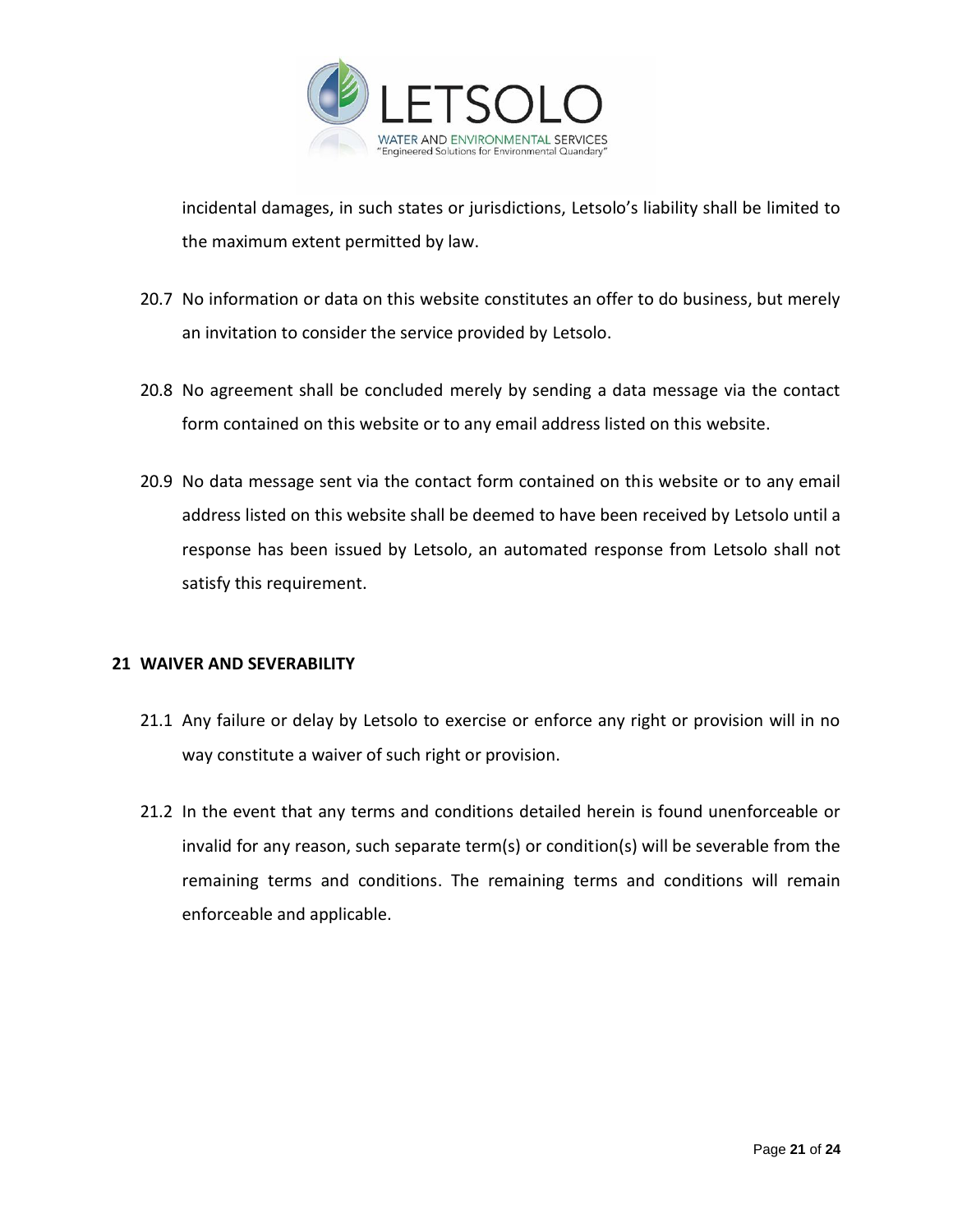

#### **22 CHANGES AND AMENDMENTS**

- 22.1 Letsolo expressly reserves the right, in its sole and absolute discretion, to do any of the following, at any time without prior notice:
	- 22.1.1 Change these terms and conditions. The user of this website can review the most current version of these terms and conditions at any time by accessing the "terms and conditions" link on this website.
	- 22.1.2 Change the content and/or services published on this website.
	- 22.1.3 Discontinue any aspect of this website, or services published on this website; and/or
	- 22.1.4 Change the software and hardware required to access and use this website.

## **23 TERMINATION**

- 23.1 The obligations and liabilities of the parties incurred prior to the termination date shall survive the termination of this agreement for all purposes.
- 23.2 These terms and conditions are effective unless and until terminated by either you or by Letsolo. You may terminate these terms and conditions at any time by notifying Letsolo that you no longer wish to use Letsolo's services, or when you cease using Letsolo's website.
- 23.3 If in Letsolo's sole judgement you fail, or Letsolo suspects that you have failed, to comply with any term or provision of these terms and conditions, Letsolo may terminate this agreement at any time without prior notice.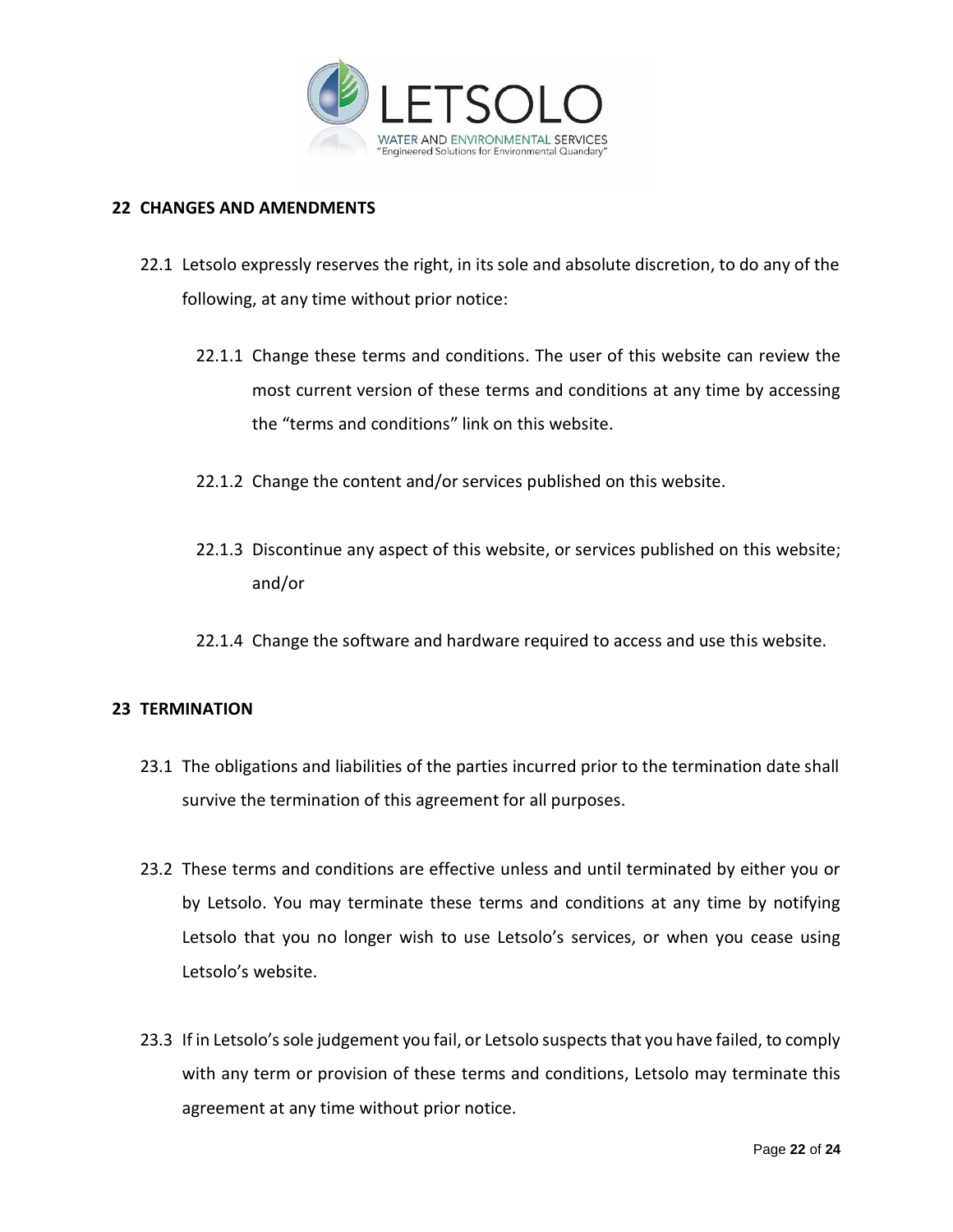

## **24 GOVERNING LAW & JURISDICTION**

- 24.1 These terms and conditions will be governed by and construed in accordance with the laws in force in the Republic of South Africa.
- 24.2 Nothing in these terms and conditions limits either Parties right to approach a competent Court, tribunal, or forum of competent authority in respect of any dispute arising in connection with this App and which cannot be settled on the basis described in these terms and conditions.

#### **25 INTERNATIONAL USE**

This website has functionally worldwide, notwithstanding the, Letsolo at no time make any representation, whether directly or indirectly, expressly, or tacitly that any materials available on this website are appropriate for use outside of the Republic of South Africa. Any access to materials on this website, in any international regions where said access is illegal, is prohibited. Those who choose to access this website from other locations do so on their own initiative and at their own risk and are responsible for compliance with the relevant local laws.

## **26 LEGAL COSTS**

Letsolo will not be liable for costs incurred by users to obtain professional advice relating to these terms and conditions.